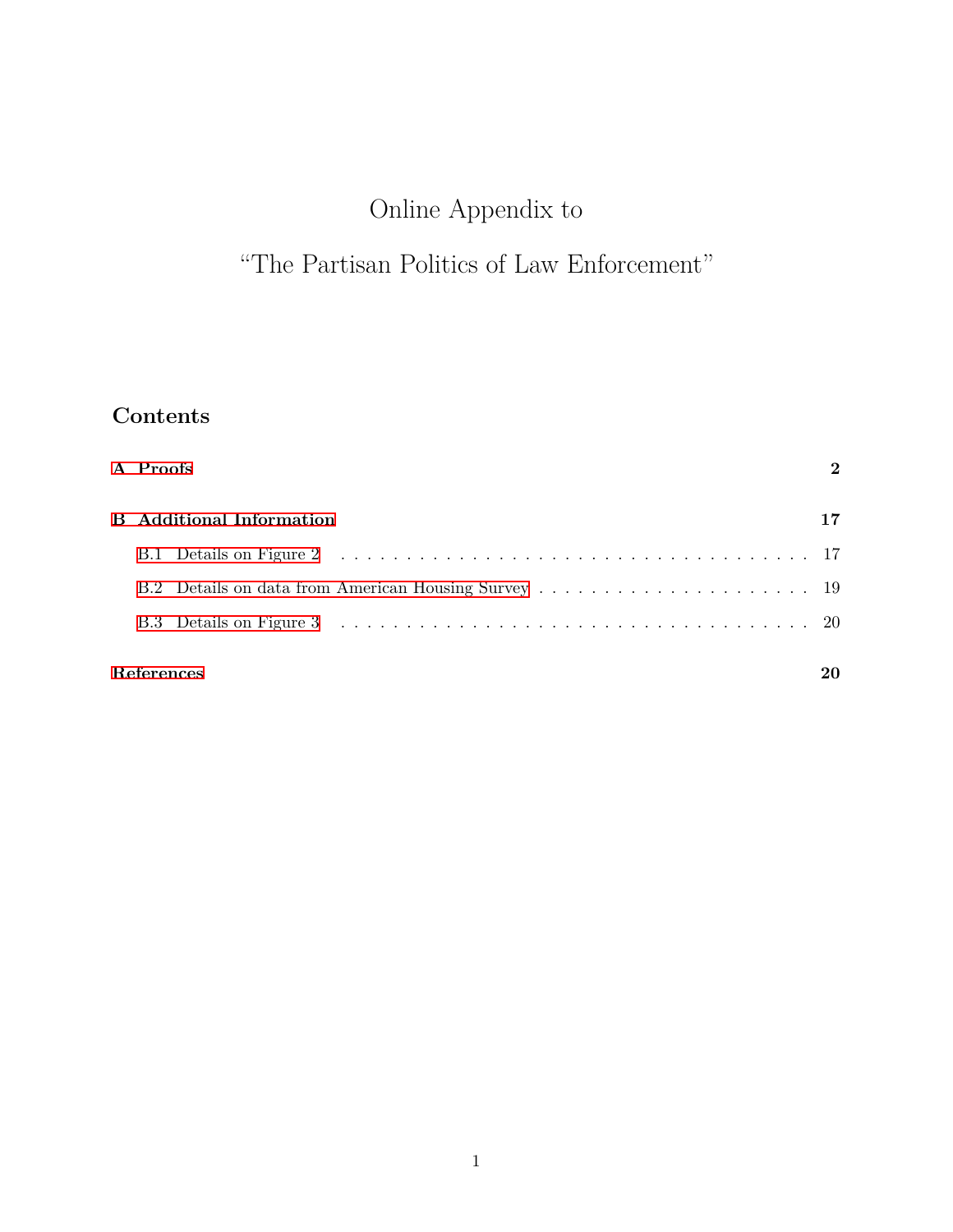## <span id="page-1-0"></span>**A Proofs**

**Proof of Lemma 1.** The net benefit of committing crime is given by equation 4 in the main text. This expression is decreasing in  $\theta_i$ . Hence, in any sorting equilibrium in which the cutpoints are interior, individuals with  $\theta_i \leq \theta_c(\alpha)$  commit crime while individuals with  $\theta_i > \theta_c(\alpha)$  refrain from doing so. The net benefit of purchasing private protection is given by

$$
\theta_i-c+e\theta_i-\theta_i\left(1-\frac{\gamma}{\pi}\right)
$$

This expression is increasing in  $\theta_i$ . Hence, individuals with  $\theta_i > \theta_p(\alpha)$  purchase private protection while individuals with  $\theta_i \leq \theta_p(\alpha)$  refrain from doing so.

Using the properties of the uniform distribution as described in the text to express  $\frac{\gamma}{\pi}$  and  $\mathbb{E}\left[\theta_{i'}\mid\theta_{i'}\notin\lambda_p\right]$  in terms of  $\theta_c$  and  $\theta_p$  yields the following two conditions that have to hold for type  $\theta_c$  to be indifferent between committing crime and not committing crime and type  $\theta_p$  to be indifferent between purchasing and not purchasing private protection:

$$
\frac{\theta_p}{2} - d\theta_c - \alpha s = 0\tag{1}
$$

$$
\theta_p \left( 1 - \frac{\theta_c}{\theta_p} \right) = \theta_p - c + e\theta_p \tag{2}
$$

The cutpoints given in equations (5) and (6) are the unique solution to this system of equations. Next, I show that  $0 < \theta_c(\alpha) < \frac{\theta}{2} < \theta_p(\alpha) < \overline{\theta}$  for all  $\alpha \in [0,1]$ . Since  $\theta_c(\alpha)$  is decreasing in  $\alpha$ ,  $\theta_c(1) > 0$  implies that  $\theta_c(\alpha) > 0$  for all  $\alpha \in [0, 1]$ . We thus need

$$
\theta_c(1) = \frac{c - 2es}{1 + 2de} > 0,
$$

which holds because  $e < \frac{1}{2}$  and  $c > s$ . Similarly, since  $\theta_p(\alpha)$  is increasing in  $\alpha$ , we have  $\theta_p(\alpha) < \overline{\theta}$ for all  $\alpha \in [0, 1]$  if it is true that  $\theta_p(1) < \overline{\theta}$ , which holds because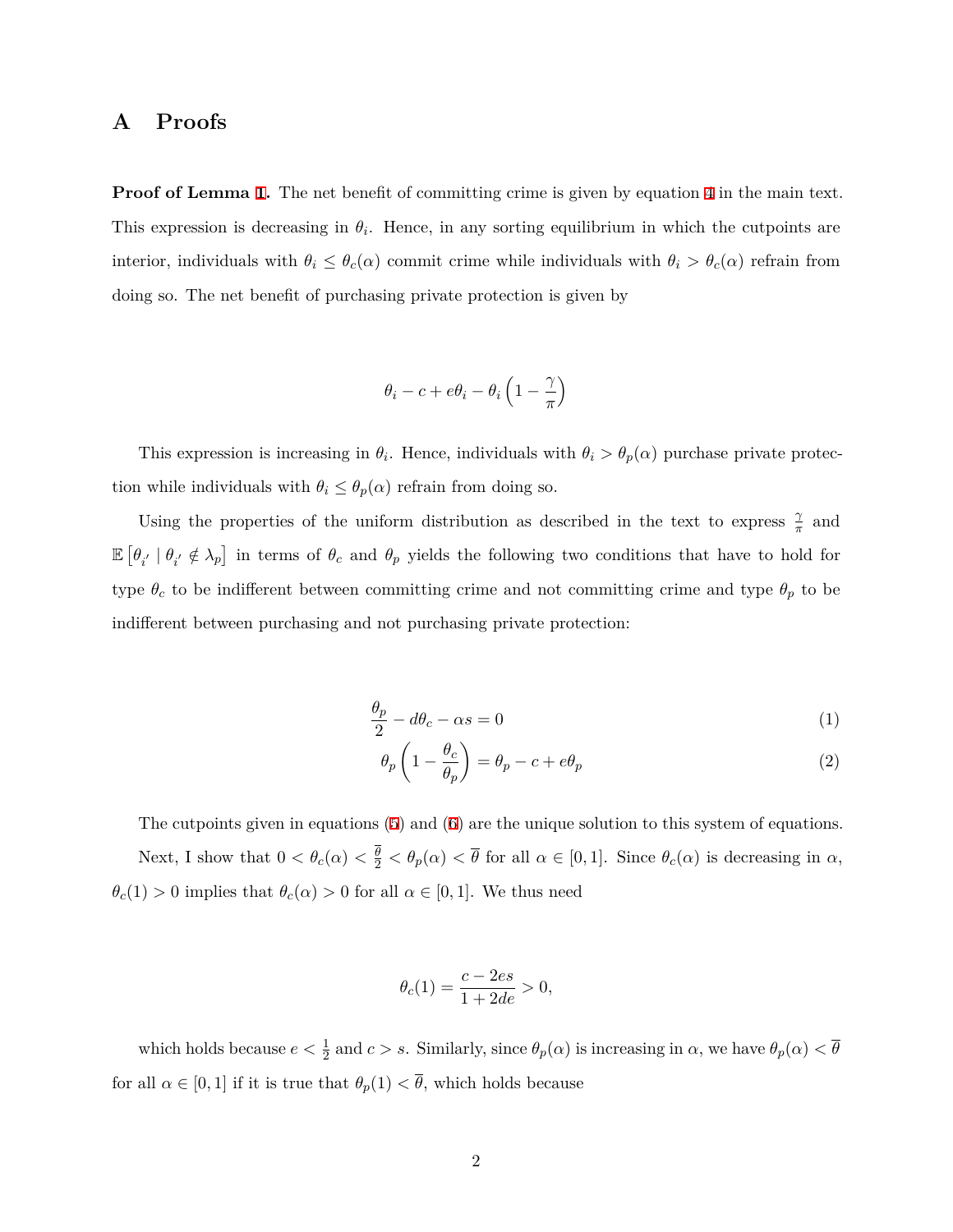$$
\theta_p(1) = \frac{2\left(cd+s\right)}{1+2de} = \overline{\theta}_{min} < \overline{\theta}.
$$

Because  $d > 1$ ,  $\overline{\theta}_{min} < \overline{\theta}$  also implies  $\theta_c(0) < \frac{\theta}{2}$  $\frac{\theta}{2}$ . Since  $\theta_c(\alpha)$  is decreasing in  $\alpha$ , it is hence true that  $\theta_c(\alpha) < \frac{\theta}{2}$  $\frac{\theta}{2}$  for all  $\alpha \in [0, 1]$ . Finally, it remains to show that  $\theta_p(0) > \frac{\theta}{2}$  $\frac{\theta}{2}$ , which implies that  $\theta_p(\alpha) > \frac{\theta}{2}$  $\frac{\theta}{2}$  for all  $\alpha \in [0,1]$ . This is true because

$$
\overline{\theta} < \frac{4dc}{2de+1} = \overline{\theta}_{max}.
$$

 $d > 1$  and  $c > s$  imply  $\overline{\theta}_{min} < \overline{\theta}_{max}$ .

**Proof of Lemma 2.** The equilibrium probability that an unprotected individual is losing her income to crime is given by

$$
\frac{\gamma}{\pi} = \frac{\theta_c(\alpha)}{\theta_p(\alpha)} = \frac{c - 2e\alpha s}{2(cd + \alpha s)}.
$$

In equilibrium, the expected return to crime is equal to

$$
\mathbb{E}\left[\theta_{i'} \mid \theta_{i'} \le \theta_p\right] = \frac{\theta_p(\alpha)}{2} = \frac{cd + \alpha s}{1 + 2de}.
$$

Substituting these expressions into the utility function given in equation 2, the indirect utility  $u_i(1,0,\theta_c,\theta_p;\alpha)$  of committing crime without purchasing private protection is given by

$$
u_i(1,0,\theta_c,\theta_p;\alpha) = \theta_i\left(1 - \frac{c - 2e\alpha s}{2(cd + \alpha s)}\right) + \frac{cd + \alpha s}{1 + 2de} - d\theta_i - \alpha s + (1 - \alpha)b.
$$

The second derivative of  $u_i(1, 0, \theta_c, \theta_p; \alpha)$  with respect to  $\alpha$  is negative for  $\alpha \in [0, 1]$ , which proves that  $u_i(1, 0, \theta_c, \theta_p; \alpha)$  is concave in  $\alpha$  for  $\alpha \in [0, 1]$ :

$$
\frac{\partial^2 u_i(1,0,\theta_c,\theta_p;\alpha)}{\partial \alpha^2} = -\frac{\theta_i s^2 c (1+2de)}{(cd+\alpha s)^3} < 0.
$$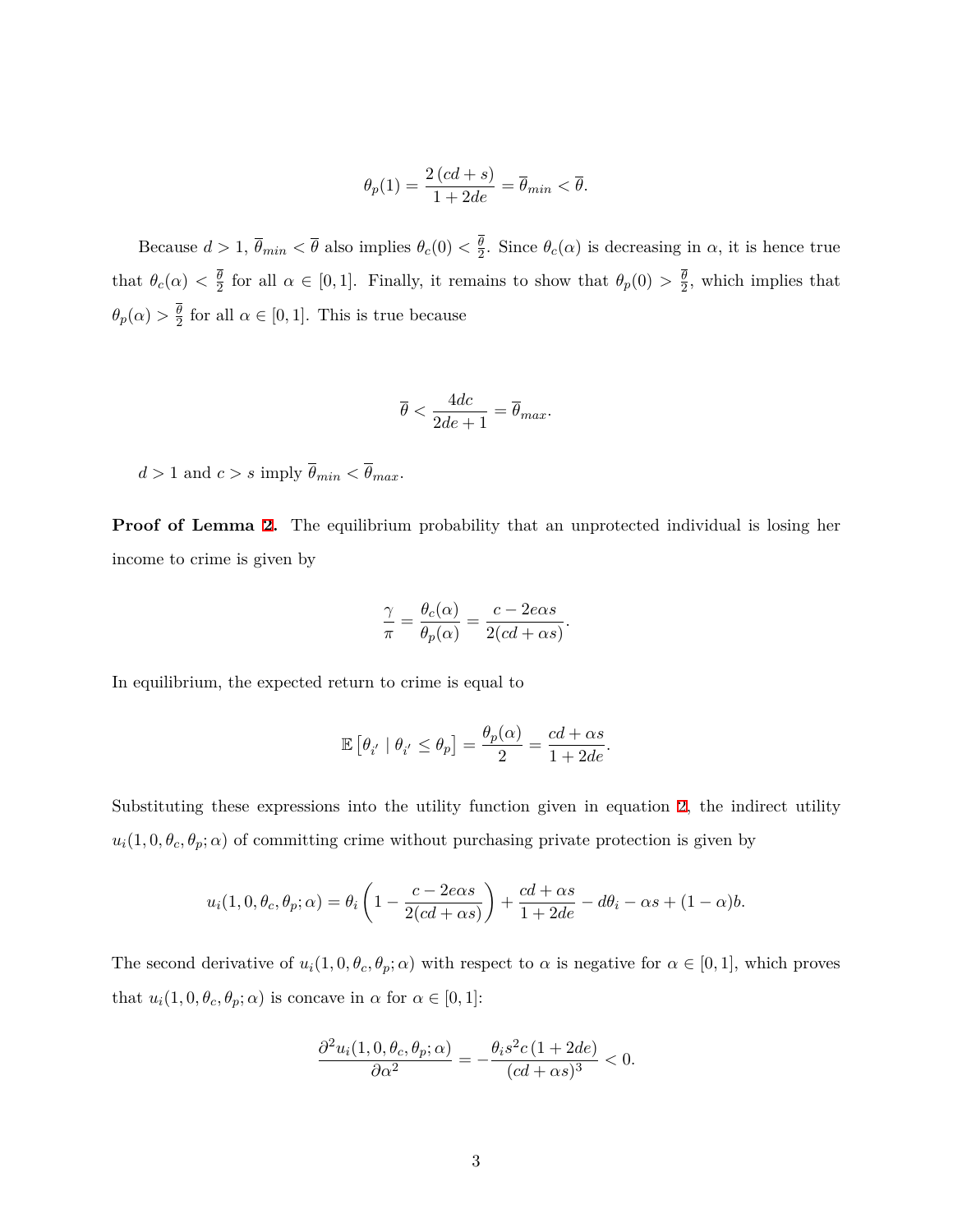The preferred budget share  $\alpha^*(1,0;\theta_i)$  of an individual who chooses to remain unprotected and to commit crime is hence given by the solution to the following first order condition:

$$
\frac{\partial u_i(1,0,\theta_c,\theta_p;\alpha)}{\partial \alpha} = \frac{\theta_i sc \left( 1 + 2de \right)}{2(cd+\alpha s)^2} - \frac{2sde}{1 + 2de} - b = 0.
$$

This equation has the following two roots:

$$
\alpha_1 = \frac{1}{s} \left[ -\sqrt{\frac{\theta_i cs (1 + 2de)^2}{2 (b + 2de(b + s))}} - cd \right]
$$

$$
\alpha_2 = \frac{1}{s} \left[ \sqrt{\frac{\theta_i cs (1 + 2de)^2}{2 (b + 2de(b + s))}} - cd \right].
$$

We have  $\alpha_1 < 0$ . Since  $\alpha \in [0, 1]$ , we must have  $\alpha^*(1, 0; \theta_i) = \alpha_2$ .

The indirect utility  $u_i(0,0,\theta_c,\theta_p;\alpha)$  of not committing crime and not purchasing private protection is given by

$$
u_i(0,0,\theta_c,\theta_p;\alpha) = \theta_i\left(1 - \frac{c - 2e\alpha s}{2(cd + \alpha s)}\right) + (1 - \alpha)b.
$$

The second derivative of  $u_i(0, 0, \theta_c, \theta_p; \alpha)$  with respect to  $\alpha$  is negative for  $\alpha \in [0, 1]$ , which proves that  $u_i(0, 0, \theta_c, \theta_p; \alpha)$  is concave in  $\alpha$  for  $\alpha \in [0, 1]$ :

$$
\frac{\partial^2 u_i(0,0,\theta_c,\theta_p;\alpha)}{\partial \alpha^2}=-\frac{\theta_i s^2 c \left(1+2de\right)}{(cd+\alpha s)^3}<0.
$$

The preferred budget share  $\alpha^*(0,0;\theta_i)$  of an individual who chooses not to commit crime and to remain unprotected is hence given by the solution to the following first order condition:

$$
\frac{\partial u_i(0,0,\theta_c,\theta_p;\alpha)}{\partial \alpha} = \frac{\theta_i sc \left(1 + 2de\right)}{2(cd + \alpha s)^2} - b = 0.
$$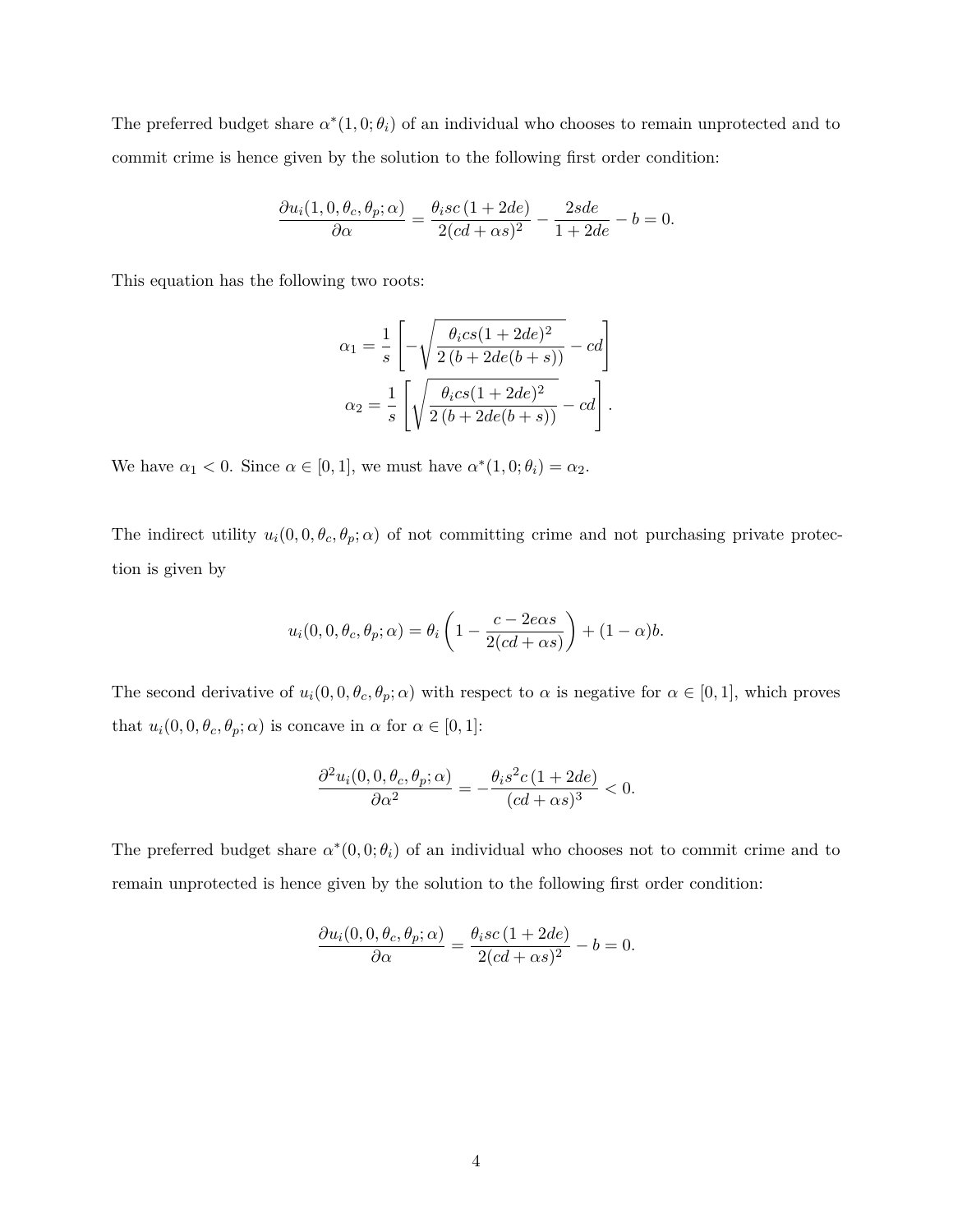This equation has the following two roots:

$$
\alpha_3 = \frac{1}{s} \left[ -\sqrt{\frac{\theta_i cs(1+2de)}{2b}} - cd \right]
$$

$$
\alpha_4 = \frac{1}{s} \left[ \sqrt{\frac{\theta_i cs(1+2de)}{2b}} - cd \right].
$$

We have  $\alpha_3 < 0$ . Since  $\alpha \in [0, 1]$ , we must have  $\alpha^*(0, 0; \theta_i) = \alpha_4$ .

Finally, the indirect utility  $u_i(0, 1, \theta_c, \theta_p; \alpha)$  of not committing crime and purchasing private protection is given by

$$
u_i(0, 1, \theta_c, \theta_p, \alpha) = \theta_i - c + e\theta_i + (1 - \alpha)b.
$$

 $u_i(0,1,\theta_c,\theta_p;\alpha)$  is linear and hence concave in  $\alpha$ . Moreover,  $u_i(0,1,\theta_c,\theta_p,\alpha)$  is decreasing in  $\alpha$ , which implies that the preferred budget share  $\alpha^*(0,1;\theta_i)$  of an individual who chooses to purchase private protection but not to commit crime will always lie at the corner, i.e.,  $\alpha^*(0,1;\theta_i) = 0$ .

The last part of lemma 2 requires

$$
\alpha^*(1,0;\theta_i) \le \alpha^*(0,0;\theta_i)
$$
  
\n
$$
\implies \frac{1}{s} \left[ \sqrt{\frac{\theta_i cs(1+2de)^2}{2(b+2de(b+s))}} - cd \right] \le \frac{1}{s} \left[ \sqrt{\frac{\theta_i cs(1+2de)}{2b}} - cd \right]
$$
  
\n
$$
\implies \frac{(1+2de)}{\sqrt{b+2de(b+s)}} \le \sqrt{\frac{1+2de}{b}}
$$
  
\n
$$
\implies \sqrt{1+2de} \le \sqrt{1+2de(1+\frac{s}{b})}
$$

Since  $\frac{s}{b} > 0$ , this condition always holds. The inequality is strict with the exception of instances in which both preferred budget shares lie at the corner, i.e.  $\alpha^*(1,0;\theta_i) = \alpha^*(0,0;\theta_i) = 0$  or  $\alpha^*(1,0;\theta_i) = \alpha^*(0,0;\theta_i) = 1.$ 

**Proof of Lemma 3.** Evaluating the integral in equation (7) results in the following expression for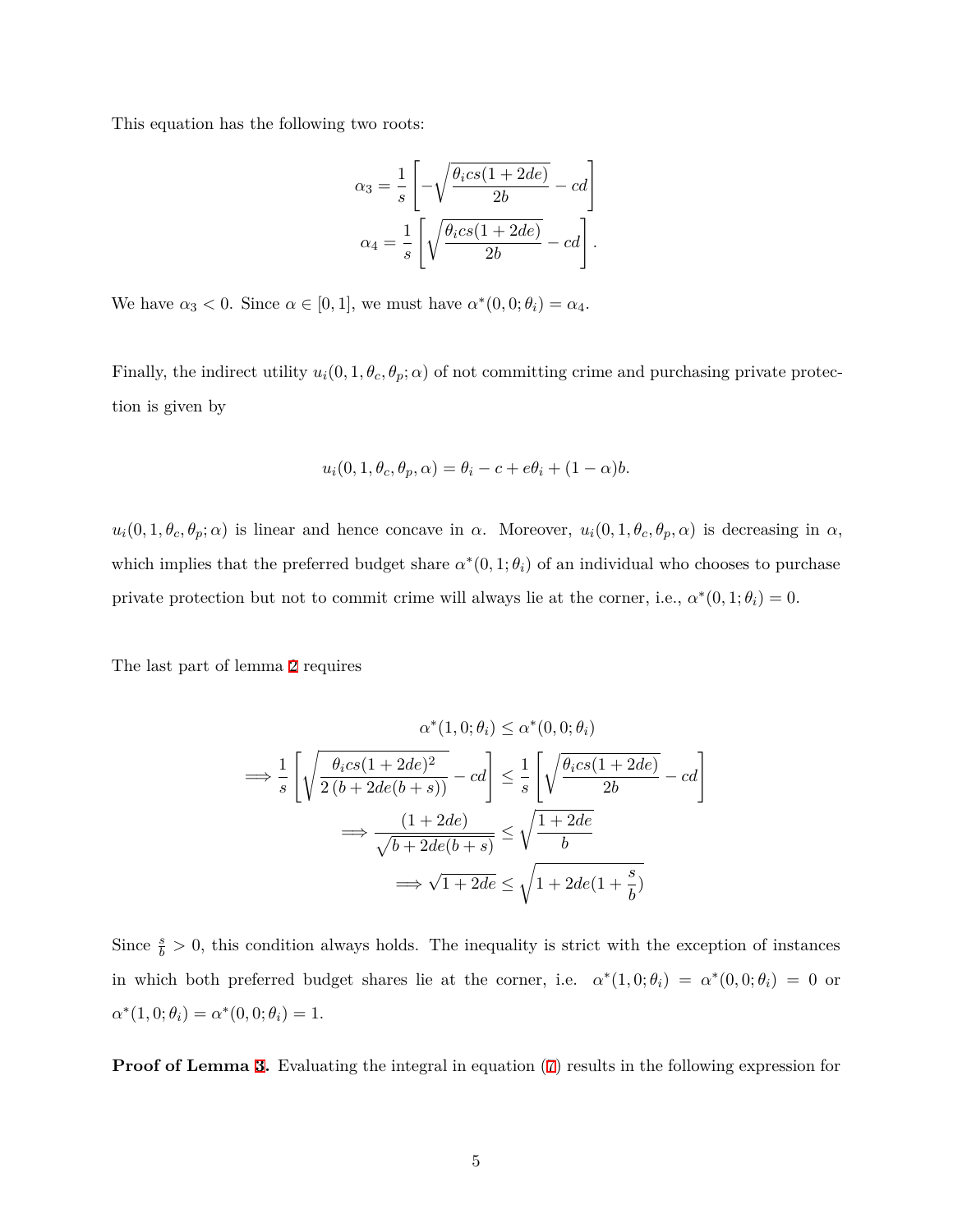welfare

$$
W(\alpha) = \frac{(1+e)\overline{\theta}}{2} - c + (1-\alpha)b + \frac{c^2d(3+4de) + 2\alpha sc + 4\alpha^2de^2s^2}{2(1+2de)^2\overline{\theta}}.
$$
 (3)

The second derivative of  $W(\alpha)$  w.r.t.  $\alpha$  is given by

<span id="page-5-0"></span>
$$
\frac{\partial^2 W(\alpha)}{\partial \alpha^2} = \frac{4de^2s^2}{(1+2de)^2\overline{\theta}}.
$$

It is easy to verify that  $\frac{\partial^2 W(\alpha)}{\partial \alpha^2} > 0$  which proves that  $W(\alpha)$  is convex in  $\alpha$ . As a consequence, the welfare maximizing budget share  $\alpha_w^*$  will always lie at the corner. Welfare at  $\alpha = 0$  and  $\alpha = 1$ is given by

$$
W(0) = \frac{(1+e)\overline{\theta}}{2} - c + b + \frac{c^2d(3+4de)}{2(1+2de)^2\overline{\theta}}
$$
  

$$
W(1) = \frac{(1+e)\overline{\theta}}{2} - c + \frac{c^2d(3+4de) + 2sc + 4de^2s^2}{2(1+2de)^2\overline{\theta}}
$$

 $W(1) \geq W(0)$  as long as

$$
b \le \frac{s(c + 2de^2s)}{(1 + 2de)^2\overline{\theta}} = \overline{b}_W.
$$

It follows that  $\alpha_w^* = 1$  if  $b \leq b_W$  and  $\alpha_w^* = 0$  if  $b > b_W$ . Finally, it is easy to see from the above expression that  $\frac{\partial b_W}{\partial \overline{\theta}} < 0$ .

**Proof of Proposition 1.** Evaluating the integrals in equation (10) yields the following expression for the objective function of party *L*:

$$
V_L(\alpha) = \frac{(1-\alpha)b}{2} + \frac{\overline{\theta}(2\alpha s(1+e) + c(2d-1))}{16(cd+\alpha s)} + \frac{d(c-2\alpha s e)^2}{2\overline{\theta}(1+2de)^2}.
$$

Differentiating this expression twice w.r.t.  $\alpha$  gives

$$
\frac{\partial^2 V_L(\alpha)}{\partial \alpha^2} = \frac{4s^2e^2d}{\overline{\theta}(1+2de)^2} - \frac{\overline{\theta}s^2c(1+2de)}{8(cd+\alpha s)^3}.
$$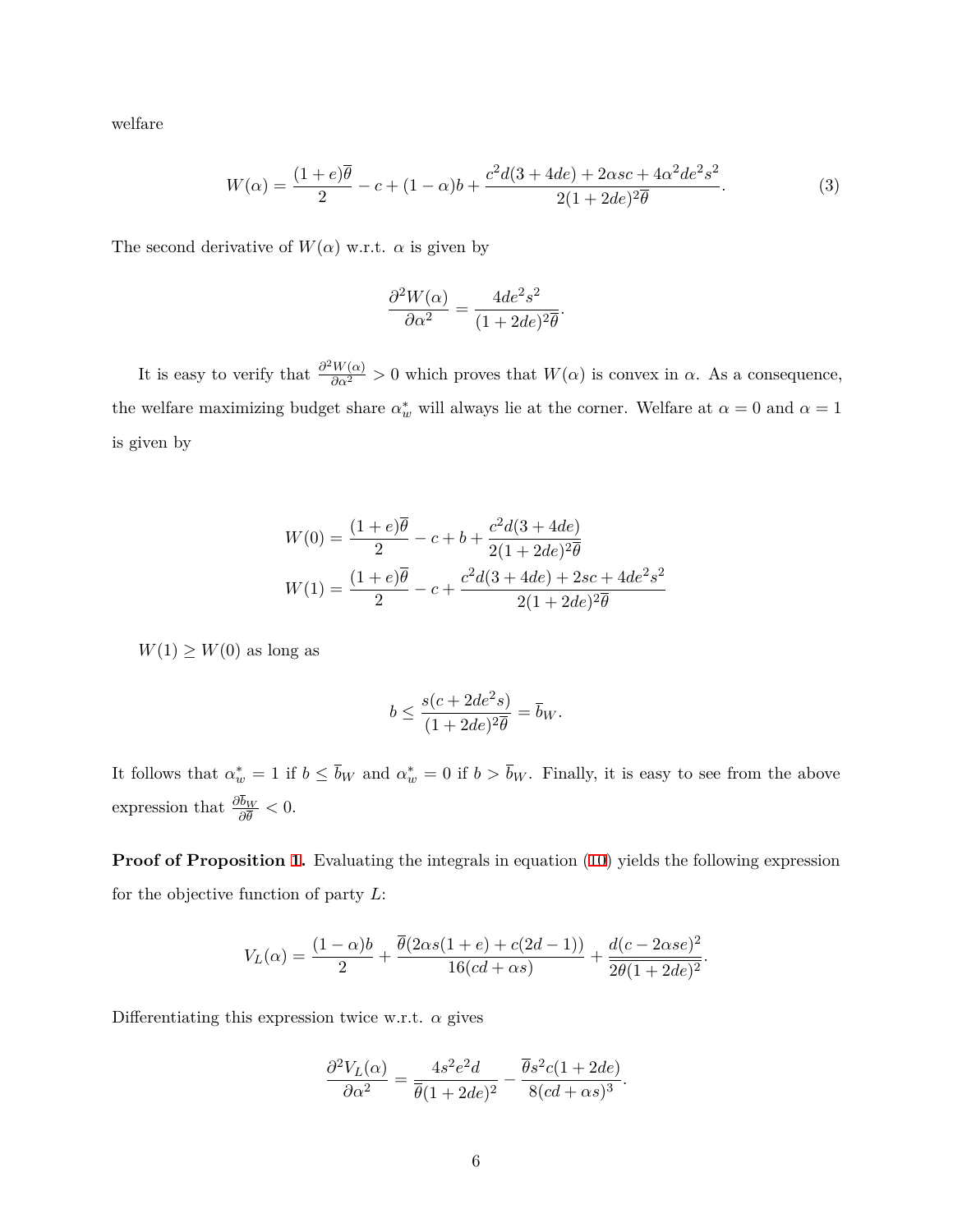$\frac{\partial^2 V_L(\alpha)}{\partial \alpha^2}$  is increasing in *α* and decreasing in  $\bar{\theta}$ . The following condition ensures that  $\frac{\partial^2 V_L(\alpha)}{\partial \alpha^2} > 0$  for all  $\alpha \in [0, 1]$ :

$$
\overline{\theta} < \frac{4\sqrt{2}ed^2c}{(1+2de)^{\frac{3}{2}}}.
$$

It is easy to verify that  $\overline{\theta}_{max} < \frac{4\sqrt{2}ed^2c}{(1-\epsilon)^{3/2}}$  $\frac{4\sqrt{2}ed^2c}{(1+2de)^{\frac{3}{2}}}$  if  $d > \frac{1}{2e}(1+\sqrt{3}) = \underline{d}$ . It follows that  $\overline{\theta} < \theta_{max}$  and  $d > \underline{d}$ are sufficient to ensure that  $V_L(\alpha)$  is convex in  $\alpha$  for all  $\alpha \in [0,1]$ . Hence, the budget share  $\alpha_L^*$  that maximizes  $V_L(\alpha)$  must lie at the corner.  $V_L(0)$  and  $V_L(1)$  are given by

$$
V_L(0) = \frac{b}{2} + \frac{dc^2}{2\overline{\theta}(1+2de)^2} + \frac{\overline{\theta}}{8} - \frac{\overline{\theta}}{16d}
$$
  

$$
V_L(1) = \frac{d(c-2se)^2}{2\overline{\theta}(1+2de)^2} + \frac{\overline{\theta}(2s(1+e) + c(2d-1))}{16(cd+s)}.
$$

 $V_L(1) \geq V_L(0)$  as long as

$$
b \le \frac{\overline{\theta}s(1+2de)}{8d(cd+s)} - \frac{4des(c-se)}{\overline{\theta}(1+2de)^2} = \overline{b}_L.
$$

It follows that  $\alpha_L^* = 1$  if  $b \leq b_L$  and  $\alpha_L^* = 0$  if  $b > b_L$ .

Evaluating the integrals in equation (11) yields the following expression for the objective function of party *R*:

$$
V_R(\alpha) = \frac{(1-\alpha)b}{2} - c + \frac{\overline{\theta}(6\alpha s(1+e) + c + cd(6+8e))}{16(cd+\alpha s)} + \frac{c(cd+\alpha s)}{\overline{\theta}(1+2de)}.
$$

The second derivative of  $V_R(\alpha)$  w.r.t.  $\alpha$  is given by

$$
\frac{\partial^2 V_R(\alpha)}{\partial \alpha^2} = \frac{\overline{\theta} s^2 c (1 + 2ed)}{8(cd + \alpha s)^3}.
$$

Clearly,  $\frac{\partial^2 V_R(\alpha)}{\partial \alpha^2} > 0$  which proves that  $V_R(\alpha)$  is convex in  $\alpha$ . Hence, the budget share  $\alpha_R^*$  that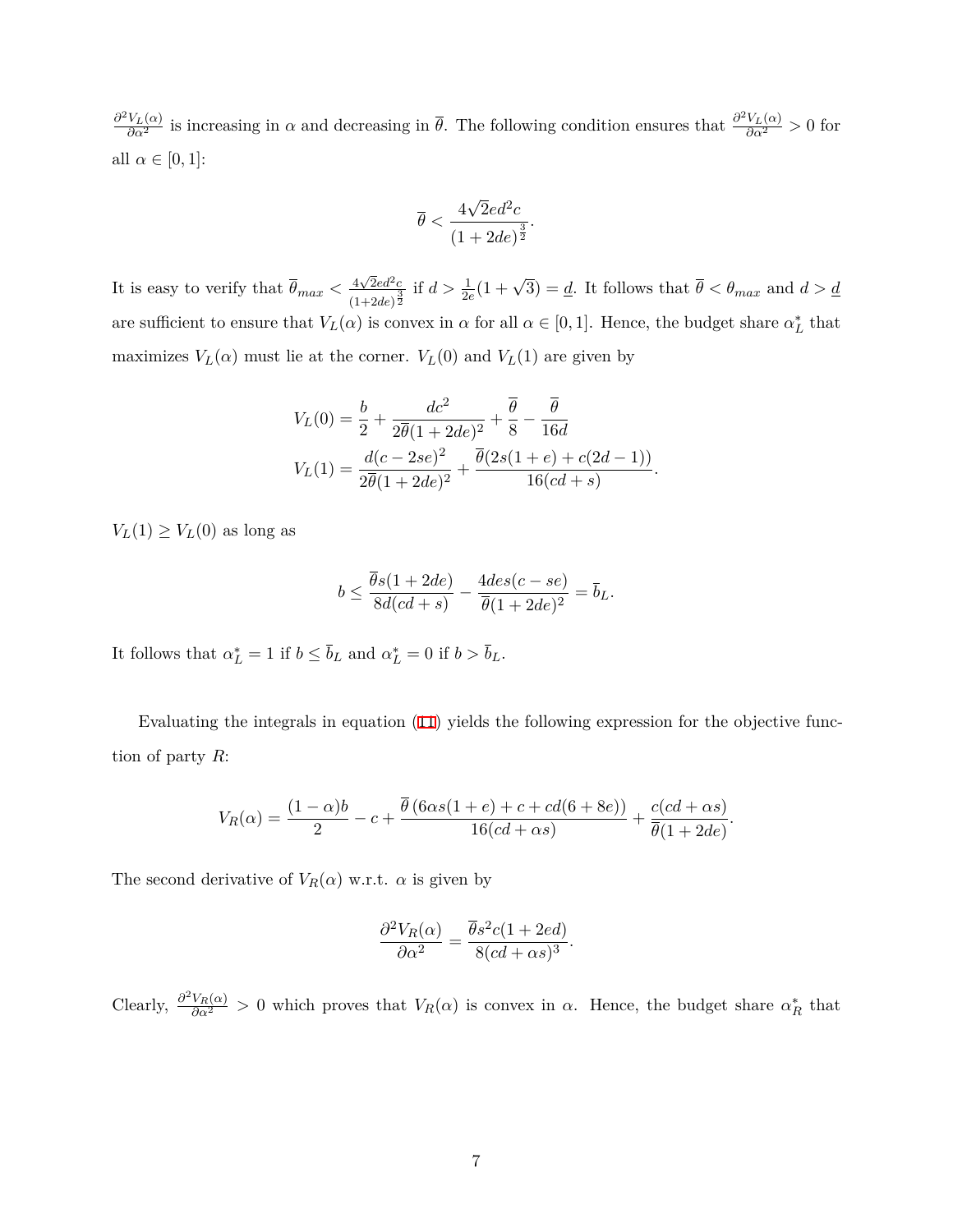maximizes  $V_R(\alpha)$  must lie at the corner.  $V_R(0)$  and  $V_R(1)$  are given by

$$
V_R(0) = -c + \frac{b}{2} + \frac{\overline{\theta}}{16} \left( \frac{1}{d} + 6 + 8e \right) + \frac{c^2 d}{(1 + 2de)\overline{\theta}}
$$
  

$$
V_R(1) = -c + \frac{\overline{\theta} (6s(1 + e) + c + cd(6 + 8e))}{16(cd + s)} + \frac{c(cd + s)}{(1 + 2de)\overline{\theta}}.
$$

It is straightforward to verify that  $V_R(1) \geq V_R(0)$  as long as

$$
b \le \frac{2cs}{(1+2de)\overline{\theta}} - \frac{\overline{\theta}s(1+2de)}{8d(cd+s)} = \overline{b}_R.
$$

It follows that  $\alpha_R^* = 1$  if  $b \leq b_R$  and  $\alpha_R^* = 0$  if  $b > b_R$ .

Finally, consider the ordering of  $\bar{b}_L$ ,  $\bar{b}_W$  and  $\bar{b}_R$ . First, because  $c > s$ ,  $d > 1$  and  $0 < e < \frac{1}{2}$ ,  $\overline{b}_L < \overline{b}_W < \overline{b}_R$  at  $\overline{\theta} = \overline{\theta}_{min}$ . Second, let us differentiate  $\overline{b}_L$ ,  $\overline{b}_W$  and  $\overline{b}_R$  w.r.t  $\overline{\theta}$ :

$$
\frac{\partial \overline{b}_L}{\partial \overline{\theta}} = \frac{s(1+2de)}{8d(cd+s)} + \frac{4des(c-se)}{(1+2de)^2\overline{\theta}^2}
$$

$$
\frac{\partial \overline{b}_W}{\partial \overline{\theta}} = -\frac{s(c+2de^2s)}{(1+2de)^2\overline{\theta}^2}
$$

$$
\frac{\partial \overline{b}_R}{\partial \overline{\theta}} = -\frac{2cs}{(1+2de)\overline{\theta}^2} - \frac{s(1+2de)}{8d(cd+s)}.
$$

It is easy to see that  $\frac{\partial b_L}{\partial \theta} > 0$  and  $\frac{\partial b_W}{\partial \theta}$ ,  $\frac{\partial b_R}{\partial \theta}$  $\frac{\partial b_R}{\partial \theta}$  < 0. Moreover, *c* > *s*, *d* > 1 and 0 < *e* <  $\frac{1}{2}$  imply that *∂b<sup>R</sup>*  $\frac{\partial b_R}{\partial \overline{\theta}} < \frac{\partial b_W}{\partial \overline{\theta}}$  $\frac{\partial W}{\partial \theta}$ , i.e., *b<sub>R</sub>* decreases more quickly with *θ* than *b<sub>W</sub>*. These facts together with the ordering of  $\bar{b}_L$ ,  $\bar{b}_W$  and  $\bar{b}_R$  at  $\bar{\theta}_{min}$  imply that there must be a unique  $\bar{\theta} > \bar{\theta}_{min}$  at which  $\bar{b}_L$  intersects  $\bar{b}_W$ from below. Likewise, there must be a unique  $\overline{\theta}' > \overline{\theta}_{min}$  at which  $\overline{b}_R$  intersects  $\overline{b}_W$  from above. Solving the following two equalities for  $\overline{\theta}$ 

$$
\overline{b}_L = \overline{b}_W
$$

$$
\overline{b}_R = \overline{b}_W
$$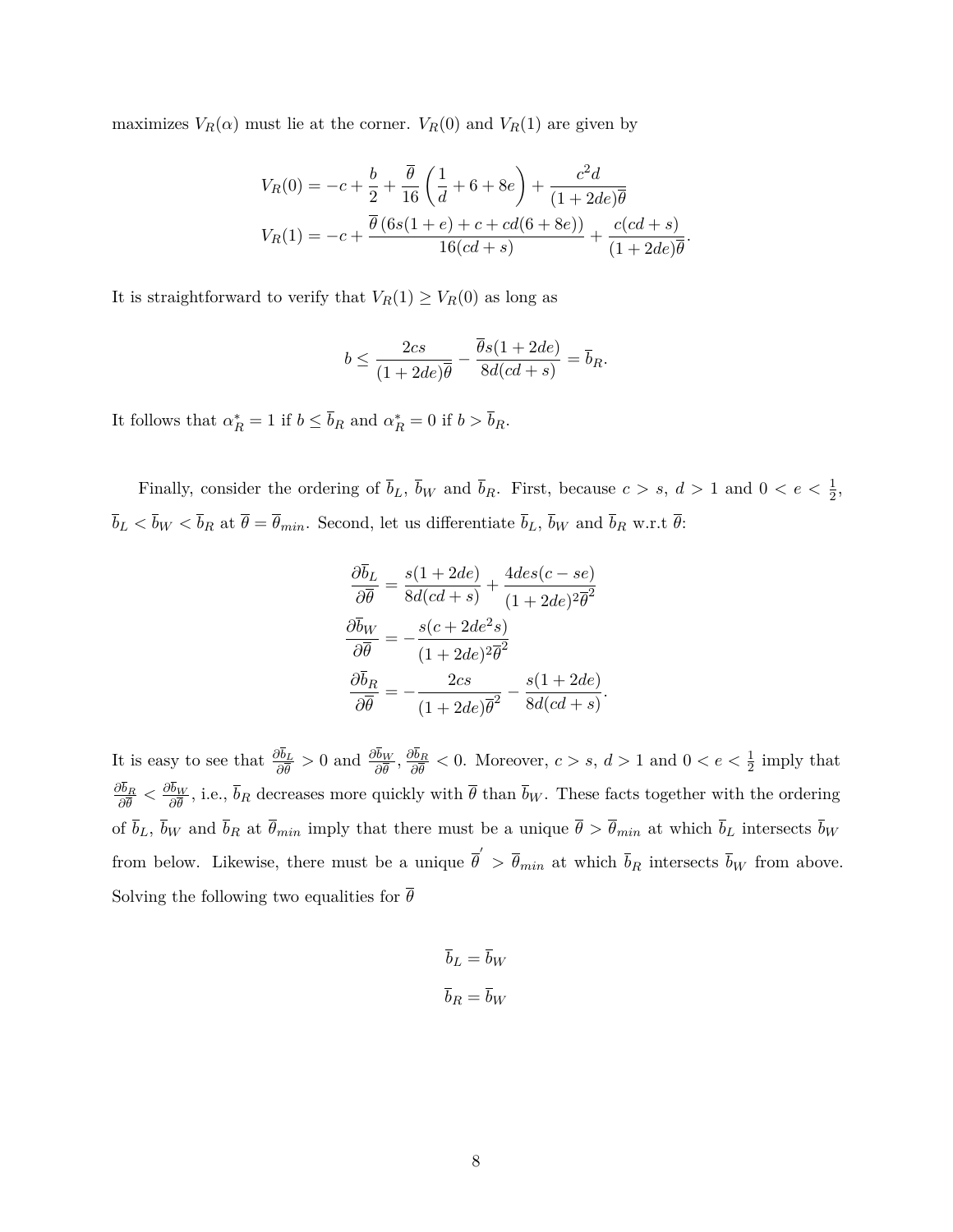reveals that all three curves have a unique intersection at

$$
\overline{\theta} = \frac{2\sqrt{2d(cd+s)(2de(2c-es) + c)}}{\sqrt{(1+2de)^3}} = \overline{\theta}_W.
$$

Finally,  $c > s$ ,  $d > \underline{d}$  and  $0 < e < \frac{1}{2}$  are sufficient to ensure that  $\overline{\theta}_W$  is real and that  $\overline{\theta}_W < \overline{\theta}_{max}$ , which completes the proof of the last part of the proposition.

**Proof of Proposition 2.** The derivative of  $\overline{b}_W$  w.r.t. *c* is given by

$$
\frac{\partial \overline{b}_W}{\partial c} = \frac{s}{(1 + 2de)^2 \overline{\theta}}.
$$

The derivative of  $\bar{b}_R$  w.r.t. *c* is given by

$$
\frac{\partial \bar{b}_R}{\partial c} = \frac{(1+2de)s\bar{\theta}}{8(cd+s)^2} + \frac{2s}{(1+2de)\bar{\theta}}.
$$

The derivative of  $\overline{b}_L$  w.r.t. *c* is given by

$$
\frac{\partial \overline{b}_L}{\partial c} = -\frac{4des}{(1+2de)^2 \overline{\theta}} - \frac{(1+2de)s\overline{\theta}}{8(cd+s)^2}.
$$

It is easily verified that  $\frac{\partial b_W}{\partial c} > 0$ ,  $\frac{\partial b_R}{\partial c} > 0$ ,  $\frac{\partial b_L}{\partial c} < 0$ , and  $\frac{\partial b_R}{\partial c} > \frac{\partial b_W}{\partial c}$ . The derivative of  $\overline{\theta}_W$  w.r.t c is given by *√ √*

$$
\frac{\partial \overline{\theta}_W}{\partial c} = \frac{\sqrt{2}\sqrt{d(s+2d(c+4cde+e(2-de)s))}}{\sqrt{(1+2de)^3}\sqrt{(cd+s)(c+4cde-2de^2s)}}.
$$

Given the parameter restrictions imposed in the model setup,  $\frac{\partial \theta_W}{\partial c}$  is real and  $\frac{\partial \theta_W}{\partial c} > 0$ .

**Proof of Proposition [3](#page-5-0).** Equation (3) in the proof of lemma 3 shows that social welfare does not depend on *b* if  $\alpha = 1$ , i.e.  $W(1;b) = W(1)$ . Hence,

$$
\mathbb{E}\left[W(1) \mid b \leq \overline{b}_R\right] = \mathbb{E}\left[W(1) \mid b \leq \overline{b}_L\right] = W(1).
$$

Moreover, because  $W(\alpha)$  is linear in *b*, these conditional expectations are given by the following expressions

$$
\mathbb{E}\left[W(0;b) \mid b > \overline{b}_R\right] = W(0;\mathbb{E}\left[b \mid b > \overline{b}_R\right])
$$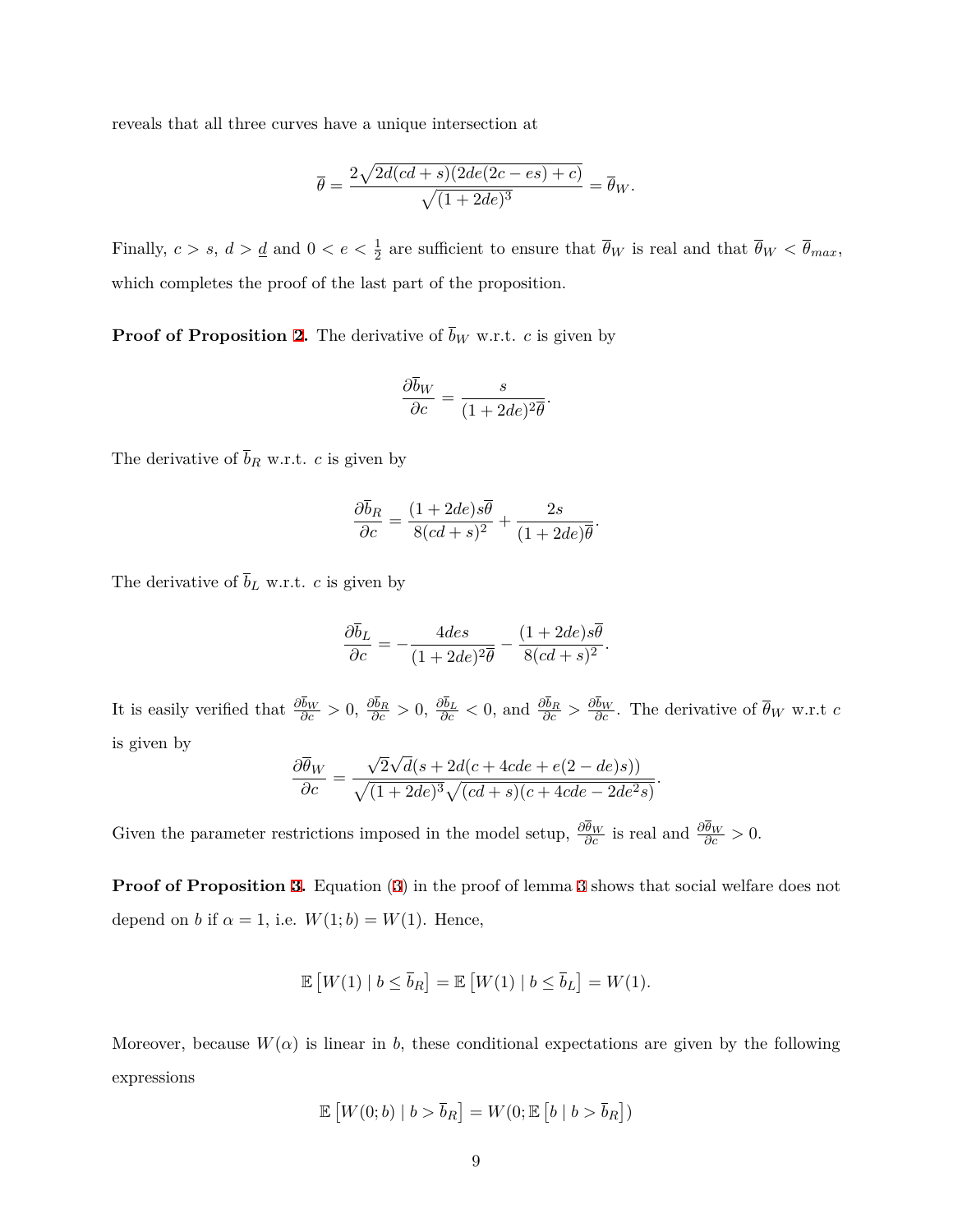and

$$
\mathbb{E}\left[W(0;b) \mid b > \overline{b}_L\right] = W(0;\mathbb{E}\left[b \mid b > \overline{b}_L\right]).
$$

Given the distribution of *b*, we have

$$
\mathbb{E}\left[b \mid b > \overline{b}_R\right] = \begin{cases} \frac{\overline{b}_R + \overline{b}_W + \epsilon}{2} & \text{if } \overline{\theta} \leq \overline{\theta}_W \\ \frac{h(\overline{b}_W + \frac{\epsilon}{2}) + (1-h)\left(\frac{\overline{b}_W - \overline{b}_R}{\epsilon}\right)\left(\frac{\overline{b}_R + \overline{b}_W}{2}\right)}{h + (1-h)\left(\frac{\overline{b}_W - \overline{b}_R}{\epsilon}\right)} & \text{if } \overline{\theta} > \overline{\theta}_W, \\ \frac{h(\overline{b}_W + \frac{\epsilon}{2}) + (1-h)\left(\frac{\overline{b}_W - \overline{b}_L}{\epsilon}\right)\left(\frac{\overline{b}_L + \overline{b}_W}{2}\right)}{h + (1-h)\left(\frac{\overline{b}_W - \overline{b}_L}{\epsilon}\right)} & \text{if } \overline{\theta} \leq \overline{\theta}_W \\ \frac{\overline{b}_L + \overline{b}_W + \epsilon}{2} & \text{if } \overline{\theta} > \overline{\theta}_W. \end{cases}
$$

Plugging the probabilities derived in the text and the expressions for the conditional expectations into equation (15) yields the following expression for expected welfare

$$
\Omega = \begin{cases} \frac{1}{2} \left( \epsilon h - 2c + (1+e)\overline{\theta} + \frac{\Delta^2 (h-1+r(1-2h)}{\epsilon} + \frac{c^2 d (3+4de) + 2s(c+2de^2s)}{(1+2de)^2 \overline{\theta}} \right) & \text{if } \overline{\theta} \le \overline{\theta}_W \\ \frac{1}{2} \left( \epsilon h - 2c + (1+e)\overline{\theta} + \frac{\Delta^2 (-h+r(2h-1)}{\epsilon} + \frac{c^2 d (3+4de) + 2s(c+2de^2s)}{(1+2de)^2 \overline{\theta}} \right) & \text{if } \overline{\theta} > \overline{\theta}_W. \end{cases}
$$

Taking the derivative of this expression w.r.t. *r* yields equation (16) in the text. Inspecting this expression yields the result.

**Proof of Proposition 4.** If  $h = \frac{1}{2}$  $\frac{1}{2}, \frac{\partial^2 \Omega}{\partial r \partial \bar{\theta}}$  $\frac{\partial^2 \Omega}{\partial r \partial \bar{\theta}} = 0$  and  $\frac{\partial^2 \Omega}{\partial r \partial c} = 0$ , because  $\frac{\partial \Omega}{\partial r} = 0$ . Moreover, using the expressions for  $\bar{b}_k$  in equations (12) or (13) and for  $\bar{b}_W$  in equation (8), we can derive the following expression for  $\Delta^2$ :

$$
\Delta^{2} = \left(\frac{s\left(2de^{2}s - c(1+4de)\right)}{(1+2de)^{2}\overline{\theta}} + \frac{(1+2de)s\overline{\theta}}{8d(cd+s)}\right)^{2}.
$$

The derivative of  $\Delta^2$  w.r.t.  $\bar{\theta}$  is given by

$$
\frac{\partial \Delta^2}{\partial \overline{\theta}} = \frac{(s + 2des)^2 \overline{\theta}}{32d^2(cd + s)^2} - \frac{2s^2(c + 2de(2c - es))^2}{(1 + 2de)^4 \overline{\theta}^3}
$$

*.*

*∂*∆<sup>2</sup>  $\frac{\partial \Delta^2}{\partial \bar{\theta}} \leq 0$  if  $\bar{\theta} \leq \bar{\theta}_W$  and  $\frac{\partial \Delta^2}{\partial \bar{\theta}} > 0$  if  $\bar{\theta} > \bar{\theta}_W$ . It follows that  $\frac{\partial^2 \Omega}{\partial r \partial \bar{\theta}}$  $\frac{\partial^2 \Omega}{\partial r \partial \bar{\theta}} \leq 0$  if  $h < \frac{1}{2}$  and  $\frac{\partial^2 \Omega}{\partial r \partial \bar{\theta}}$  $\frac{\partial^2 \Omega}{\partial r \partial \overline{\theta}} \ge 0$  if  $h > \frac{1}{2}$ .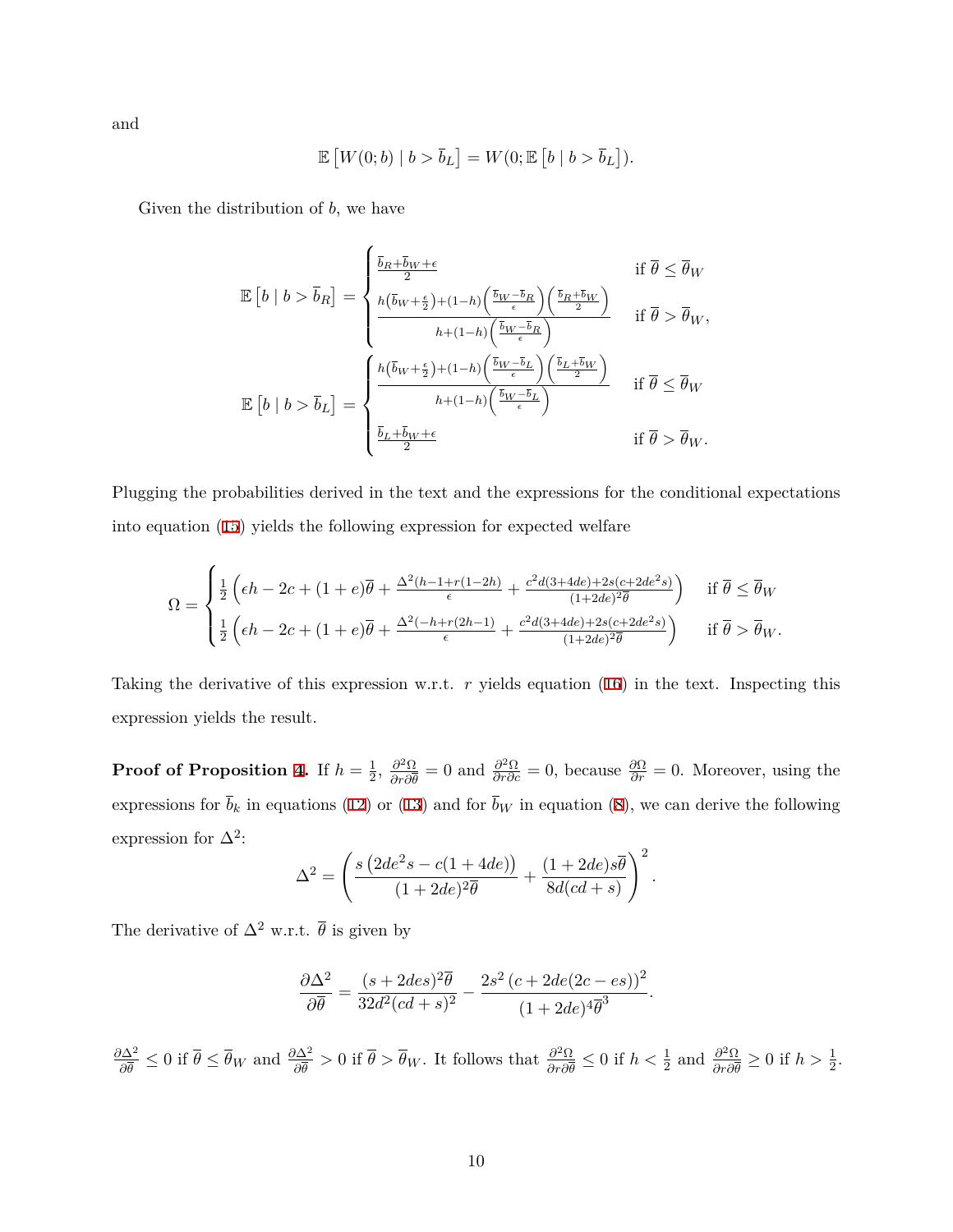The derivative of  $\Delta^2$  w.r.t. *c* is given by

$$
\frac{\partial \Delta^2}{\partial c} = -\frac{s^2 \left(8(1+4de)(cd+s)^2 + (1+2de)^3 \overline{\theta}^2\right) \left(-8d(cd+s)\left(c+2de(2c-es)\right)+(1+2de)^3 \overline{\theta}^2\right)}{32d(1+2de)^4(cd+s)^3\overline{\theta}^2}.
$$

 $\frac{\partial \Delta^2}{\partial c} \ge 0$  if  $\bar{\theta} \le \bar{\theta}_W$  and  $\frac{\partial \Delta^2}{\partial c} < 0$  if  $\bar{\theta} > \bar{\theta}_W$ . It follows that  $\frac{\partial^2 \Omega}{\partial r \partial c} \ge 0$  if  $h < \frac{1}{2}$  and  $\frac{\partial^2 \Omega}{\partial r \partial c} \le 0$  if  $h > \frac{1}{2}$ .

**Proof of Proposition 5.** Behavior in the sorting equilibrium is unaffected by the change in citizens' utility function. Evaluating the integrals in equation (7) using the new utility function, yields the following expression for social welfare:

$$
W(\alpha)=\frac{c^2d(3+4de)+2s\alpha(c+2de^2s\alpha)}{2(1+2de)^2\overline{\theta}}-c+b\sqrt{1-\alpha}+\frac{\overline{\theta}}{2}(1+e).
$$

The second derivative of this expression w.r.t.  $\alpha$  is given by

$$
\frac{\partial^2 W(\alpha)}{\partial \alpha^2} = \frac{4de^2s^2}{(1+2de)^2\overline{\theta}} - \frac{b\sqrt{1-\alpha}}{4(1-\alpha)^2}.
$$

The following restriction on *b* ensures that  $\frac{\partial^2 W(\alpha)}{\partial \alpha^2} < 0$  for all  $\alpha \in [0,1]$ :

$$
b > \frac{16de^2s^2}{(1+2de)^2\overline{\theta}} = b_1.
$$

Evaluating the integrals in equation (10) using the new utility function, yields the following expression for the objective function of party *L*:

$$
V_L(\alpha) = \frac{1}{2}b\sqrt{1-\alpha} + \frac{2s^2\alpha^2ed\left(c(de-1) + es\alpha\right)}{(1+2de)^2(cd+s\alpha)\overline{\theta}} + \frac{\overline{\theta}\left(c(2d-1) + 2s\alpha(1+e)\right)}{16(cd+s\alpha)} + \frac{c^2d(cd+(1-4de)s\alpha)}{2(1+2de)^2(cd+s\alpha)\overline{\theta}}.
$$

The second derivative of this expression w.r.t. *α* is given by

$$
\frac{\partial^2 V_L(\alpha)}{\partial \alpha^2} = \frac{4de^2s^2}{(1+2de)^2\overline{\theta}} - \frac{c(1+2de)s^2\overline{\theta}}{8(cd+s\alpha)^3} - \frac{b\sqrt{1-\alpha}}{8(1-\alpha)^2}.
$$

The following restriction on *b* is sufficient to ensure that  $\frac{\partial^2 V_L(\alpha)}{\partial \alpha^2} < 0$  for all  $\alpha \in [0,1]$ :

$$
b > \frac{32de^2s^2}{(1+2de)^2\overline{\theta}} = b_2.
$$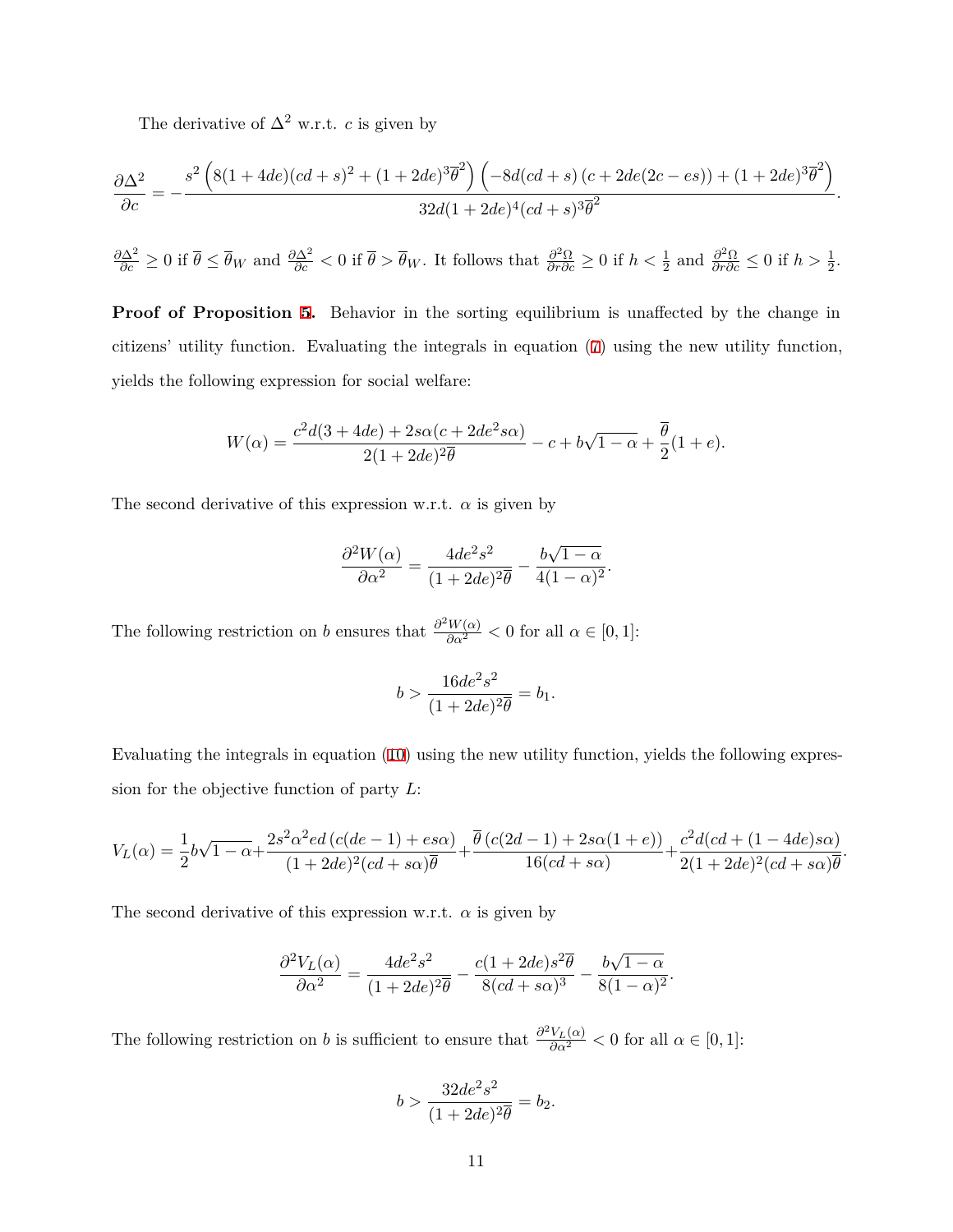Evaluating the integrals in equation (11) using the new utility function, yields the following expression for the objective function of party *R*:

$$
V_R(\alpha) = \frac{3s\alpha\overline{\theta}(1+e)}{8(cd+s\alpha)} + \frac{c\overline{\theta}(1+d(6+8e))}{16(cd+s\alpha)} + \frac{c\left(s\alpha(Gs\alpha+2cd)+c^2d^2\right)}{(1+2de)(cd+s\alpha)\overline{\theta}} + \frac{b\sqrt{1-\alpha}}{2} - c.
$$

The second derivative of this expression w.r.t.  $\alpha$  is given by

$$
\frac{\partial^2 V_R(\alpha)}{\partial \alpha^2} = \frac{1}{8} G \left( \frac{b}{(\alpha - 1)\sqrt{1 - \alpha}} + \frac{c(1 + 2de)s^2 \overline{\theta}}{(cd + s\alpha)^3} \right).
$$

The following restriction on *b* ensures that  $\frac{\partial^2 V_R(\alpha)}{\partial \alpha^2} < 0$  for all  $\alpha \in [0,1]$ :

$$
b > \frac{(1 + 2de)s^2\overline{\theta}}{c^2d^3} = b_3.
$$

It is always the case that  $b_1 < b_2$ . Moreover, assumption 1 guarantees that  $b_3 < b_2$ . Hence,  $b > b_2 = \underline{b}$  is sufficient for  $W(\alpha)$ ,  $V_L(\alpha)$  and  $V_R(\alpha)$  to be concave in  $\alpha$  for  $\alpha \in [0, 1]$ .

The socially optimal share of public spending on the police,  $\alpha_W^*$ , is implicitly defined by the following first order condition:

$$
\frac{\partial W(\alpha)}{\partial \alpha} = 0. \tag{4}
$$

Define this first order condition as a function  $G_W(\cdot)$  of  $\alpha$  and the parameters of the model. By the implicit function theorem, the derivative of  $\alpha^*_{W}$  with respect to  $\theta$  is

$$
\frac{\partial \alpha_W^*}{\partial \overline{\theta}} = -\frac{\frac{\partial G_W(\cdot)}{\partial \overline{\theta}}}{\frac{\partial G_W(\cdot)}{\partial \alpha}}.
$$

From the proof of concavity, we know that  $\frac{\partial G_W(\cdot)}{\partial \alpha} < 0$ . Hence,  $\frac{\partial \alpha_W^*}{\partial \theta}$  will have the same sign as  $\frac{\partial G_W(\cdot)}{\partial \overline{\theta}}$ . We have

$$
\frac{\partial G_W(\cdot)}{\partial \overline{\theta}} = -\frac{s(c + 4de^2 s\alpha)}{\overline{\theta}^2 (1 + 2de)^2} < 0.
$$

Hence,  $\frac{\partial \alpha_W^*}{\partial \theta} \leq 0$ . The inequality is weak because the solution may lie at the corner.

The budget share of policing preferred by party  $L$ ,  $\alpha_L^*$ , is implicitly defined by the following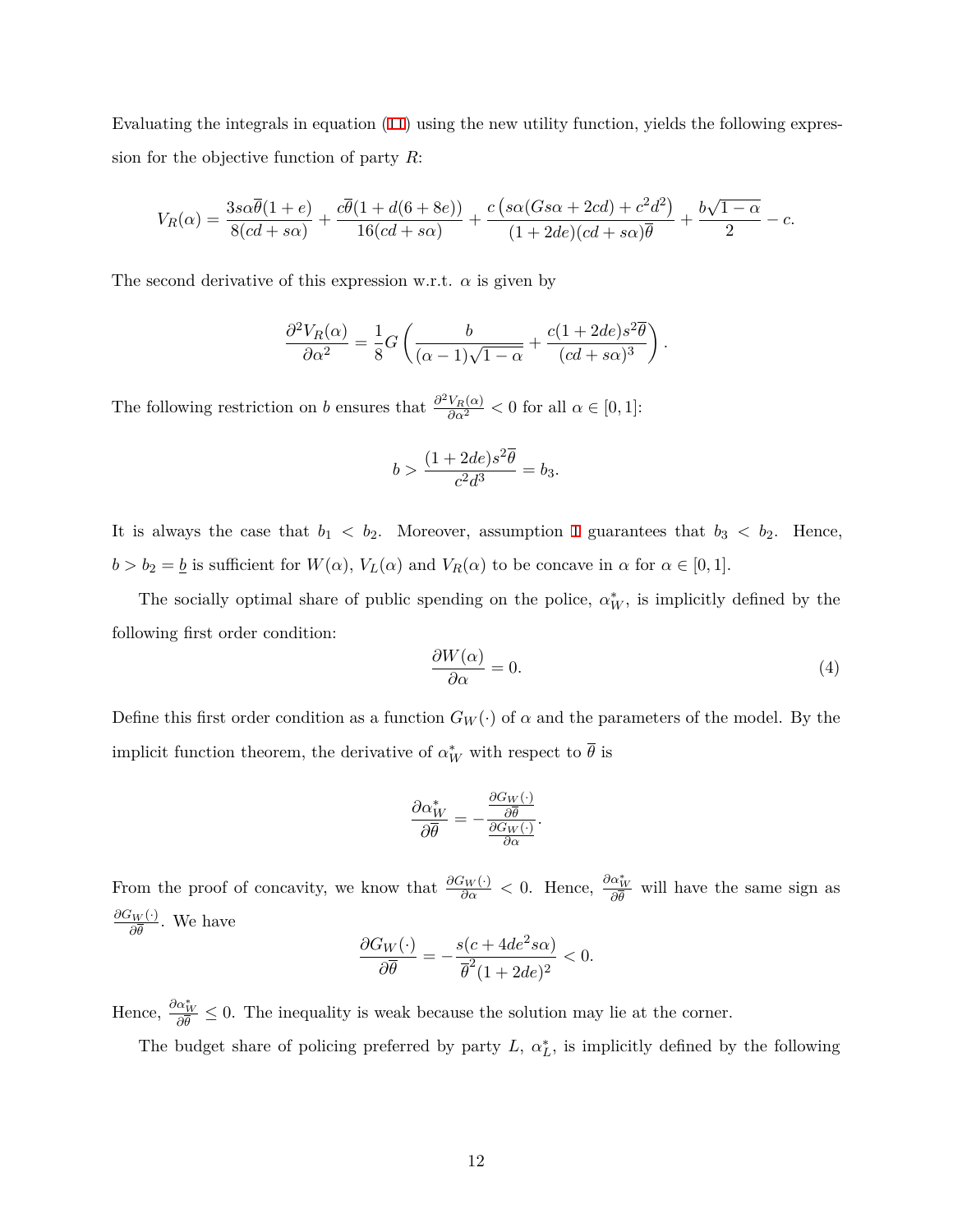first order condition:

$$
\frac{\partial V_L(\alpha)}{\partial \alpha} = 0. \tag{5}
$$

Again, define this first order condition as a function  $G_L(\cdot)$  of  $\alpha$  and the parameters of the model. As before, the implicit function theorem together with concavity of the objective function imply that  $\frac{\partial \alpha_L^*}{\partial \bar{\theta}}$  will have the same sign as  $\frac{\partial G_L(\cdot)}{\partial \bar{\theta}}$ . We have

$$
\frac{\partial G_L(\cdot)}{\partial \overline{\theta}} = \frac{c(1+2de)s}{16(cd+s\alpha)^2} + \frac{2des(c-2es\alpha)}{\overline{\theta}^2(1+2de)^2} > 0,
$$

because we have assumed  $e < \frac{1}{2}$  and  $c > s$ . Hence,  $\frac{\partial \alpha^*_{L}}{\partial \overline{\theta}} \geq 0$ . The inequality is again weak because the solution may lie at the corner.

Finally, the budget share of policing preferred by party  $R$ ,  $\alpha_R^*$ , is implicitly defined by the following first order condition:

$$
\frac{\partial V_R(\alpha)}{\partial \alpha} = 0. \tag{6}
$$

Again, define this first order condition as a function  $G_R(\cdot)$  of  $\alpha$  and the parameters of the model. As before, the implicit function theorem together with concavity of the objective function imply that  $\frac{\partial \alpha_R^*}{\partial \bar{\theta}}$  will have the same sign as  $\frac{\partial G_R(\cdot)}{\partial \bar{\theta}}$ . We have

$$
\frac{\partial G_R(\cdot)}{\partial \overline{\theta}} = \frac{1}{16}c(1+2de)s\left(-\frac{1}{(cd+so)^2} - \frac{16}{\overline{\theta}^2(1+2de)^2}\right) < 0.
$$

Hence,  $\frac{\partial \alpha_L^*}{\partial \theta} \leq 0$ . The inequality is again weak because the solution may lie at the corner.

Finally, we have  $\frac{\partial G_W(\cdot)}{\partial \bar{\theta}} > \frac{\partial G_R(\cdot)}{\partial \bar{\theta}}$ . Since both of these derivatives are negative, it follows that  $\left|\frac{\partial G_W(\cdot)}{\partial \overline{\theta}}\right| < \left|\frac{\partial G_R(\cdot)}{\partial \overline{\theta}}\right|$ . Similarly, it is the case that  $\frac{\partial G_W(\cdot)}{\partial \alpha} < \frac{\partial G_R(\cdot)}{\partial \alpha}$  which in turn implies  $\left|\frac{\partial G_W(\cdot)}{\partial \alpha}\right| > \left|\frac{\partial G_R(\cdot)}{\partial \alpha}\right|$ . Taken together, these facts imply  $\frac{\partial \alpha_R^*}{\partial \overline{\theta}} \leq \frac{\partial \alpha_W^*}{\partial \overline{\theta}}$ , where the weak inequality, as before, reflects that solutions can lie at the corner.

**Proof of Proposition 6.** Voter *i* of party *k* will decide to turn out if

$$
w_i > u_i(x_i^{c*}, x_i^{p*}, \theta_c, \theta_p; \alpha_{\neg k}) - u_i(x_i^{c*}, x_i^{p*}, \theta_c, \theta_p; \alpha_k).
$$

Using the uniform distribution of  $w_i$ , the probability that voter *i* of party *k* will turn out can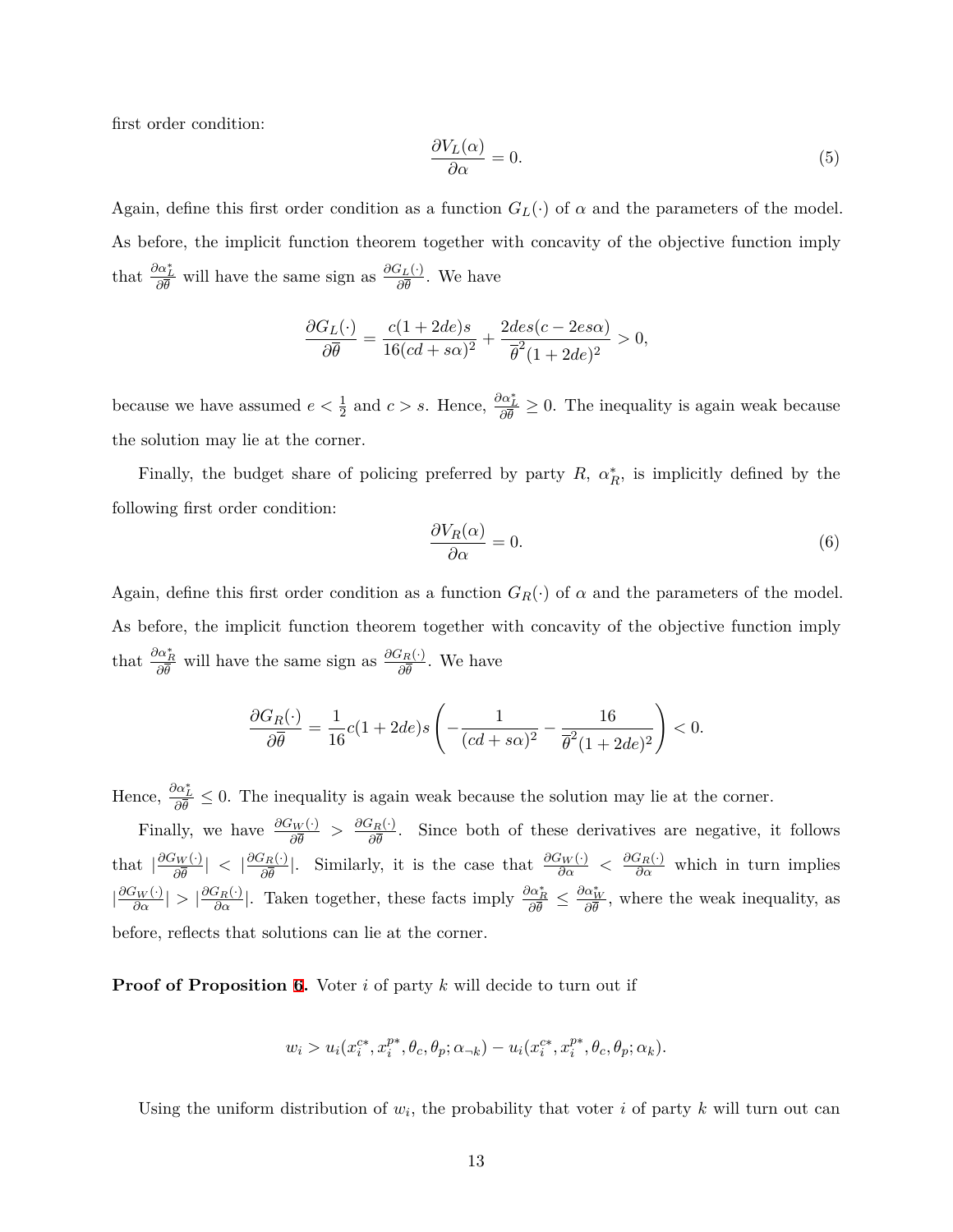be written as

<span id="page-13-1"></span>
$$
\Pr\left\{z_{ik}=1\right\} = \frac{1}{2} + \frac{u_i(x_i^{c*}, x_i^{p*}, \theta_c, \theta_p; \alpha_k) - u_i(x_i^{c*}, x_i^{p*}, \theta_c, \theta_p; \alpha_{\neg k})}{2w}.
$$
\n(7)

The utility comparison across party platforms needs to take into account the optimal crime and protection choices under each platform. For the purposes of exposition, I will consider the case where  $\alpha_R > \alpha_L$ , i.e., the right party proposes to spend more on the police than the left party. It is easy to show that the case in which  $\alpha_R \leq \alpha_L$  results in the same expressions for the parties' expected vote shares. As depicted in figure [A.1,](#page-13-0)  $\alpha_R > \alpha_L$  implies  $\theta_c(\alpha_R) < \theta_c(\alpha_L)$ , i.e., the criminal sector would be smaller under the platform of the right party. Similarly,  $\theta_p(\alpha_R) > \theta_p(\alpha_L)$ , i.e., fewer citizens would buy private protection under the right party's platform.

<span id="page-13-0"></span>
$$
\begin{array}{c|ccccc}\n & & & & & & \\
\hline\n0 & & & \theta_c(\alpha_R) & & \theta_c(\alpha_L) & & \frac{\overline{\theta}}{2} & & \theta_p(\alpha_L) & & \theta_p(\alpha_R) & & \overline{\theta}\n\end{array}
$$

Figure A.1: Ordering of cutpoints for  $\alpha_R > \alpha_L$ 

Hence, among the left party's base, individuals with  $\theta_i \in [0, \theta_c(\alpha_R))$  compare the utility from remaining unprotected and committing crime under both platforms. Individuals with  $\theta_i \in$  $[\theta_c(\alpha_R), \theta_c(\alpha_L))$  compare the utility of remaining unprotected and abiding by the law under platform  $\alpha_R$  to the utility of remaining unprotected but committing crime under  $\alpha_L$ . Individuals with  $\theta_i \in \left[ \theta_c(\alpha_L), \frac{\overline{\theta}}{2} \right]$  $\overline{2}$ ) compare the utility of remaining unprotected without committing crime under both platforms. The three segments of the right party's base are analogous.

Plugging the relevant utility functions into equation [\(7\)](#page-13-1) yields expressions for the turnout probability of an individual of a given type. Since individuals are uniformly distributed across the type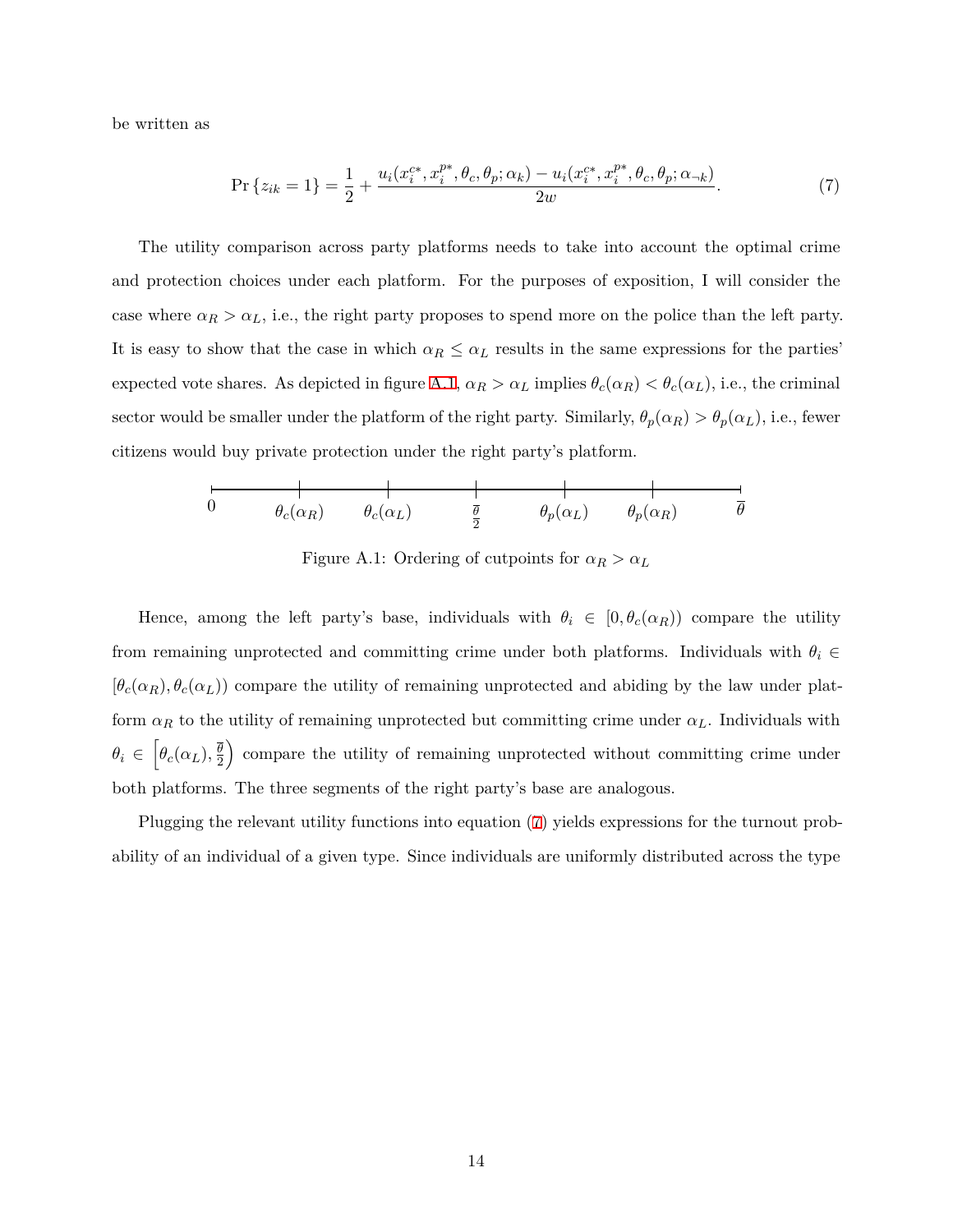space, the expected vote shares of the two parties are given by the following integrals:

<span id="page-14-0"></span>
$$
\psi_L(\alpha_L, \alpha_R) = \int_0^{\theta_c(\alpha_R)} \frac{\Pr\{z_{ik} = 1 \mid \theta \in [0, \theta_c(\alpha_R)]\}}{\overline{\theta}} d\theta \n+ \int_{\theta_c(\alpha_R)}^{\theta_c(\alpha_L)} \frac{\Pr\{z_{ik} = 1 \mid \theta \in (\theta_c(\alpha_R), \theta_c(\alpha_L)]\}}{\overline{\theta}} d\theta \n+ \int_{\theta_c(\alpha_L)}^{\overline{\theta}} \frac{\Pr\{z_{ik} = 1 \mid \theta \in [\theta_c(\alpha_L), \frac{\overline{\theta}}{2}]\}}{\overline{\theta}} d\theta \n\psi_R(\alpha_L, \alpha_R) = \int_{\frac{\overline{\theta}}{2}}^{\theta_p(\alpha_L)} \frac{\Pr\{z_{ik} = 1 \mid \theta \in [\frac{\overline{\theta}}{2}, \theta_p(\alpha_L)]\}}{\overline{\theta}} d\theta \n+ \int_{\theta_p(\alpha_L)}^{\theta_p(\alpha_R)} \frac{\Pr\{z_{ik} = 1 \mid \theta \in (\theta_p(\alpha_L), \theta_p(\alpha_R)]\}}{\overline{\theta}} d\theta \n+ \int_{\theta_p(\alpha_R)}^{\overline{\theta}} \frac{\Pr\{z_{ik} = 1 \mid \theta \in [\theta_c(\alpha_L), \overline{\theta}]\}}{\overline{\theta}} d\theta.
$$
\n(9)

Evaluating the integrals in equation ([8\)](#page-14-0) yields the following expression for the expected vote share of party *L*:

$$
\psi_L(\alpha_L, \alpha_R) = \frac{1}{4} + \frac{(\alpha_L - \alpha_R)}{\omega} \left( -\frac{b}{4} + \frac{des(-c + es(\alpha_L + \alpha_R))}{(1 + 2de)^2 \overline{\theta}} + \frac{c(1 + 2de)s\overline{\theta}}{32(cd + s\alpha_L)(cd + s\alpha_R)} \right)
$$

Differentiating this expression twice w.r.t.  $\alpha_L$  gives

$$
\frac{\partial^2 \psi_L(\alpha_L, \alpha_R)}{\partial \alpha_L^2} = \frac{s^2}{\omega} \left( \frac{2de^2}{(1 + 2de)^2 \overline{\theta}} - \frac{c(1 + 2de)\overline{\theta}}{16(cd + s\alpha_L)^3} \right).
$$

*∂* <sup>2</sup>*ψL*(*αL,αR*) *l*(*α<sub>L</sub>*,*α*<sub>*R*</sub>)</sub> is increasing in *α<sub>L</sub>* and decreasing in  $\bar{\theta}$ . The following condition ensures that  $\frac{\partial^2 \psi_L(\alpha_L, \alpha_R)}{\partial \alpha_L^2}$  $\frac{\partial G}{\partial \alpha_L^2}$  > 0 for all  $\alpha_L \in [0,1]$ :

<span id="page-14-1"></span>
$$
\overline{\theta} < \frac{4\sqrt{2}ed^2c}{(1+2de)^{\frac{3}{2}}}.
$$

It is easy to verify that  $\overline{\theta}_{max} < \frac{4\sqrt{2}ed^2c}{(4\sqrt{3})^{\frac{3}{2}}}$  $\frac{4\sqrt{2}ed^2c}{(1+2de)^{\frac{3}{2}}}$  if  $d > \frac{1}{2e}(1+\sqrt{3}) = \underline{d}$ . It follows that  $\overline{\theta} < \theta_{max}$  and  $d > \underline{d}$ are sufficient to ensure that  $\psi_L(\alpha_L, \alpha_R)$  is convex in  $\alpha$  for all  $\alpha \in [0, 1]$ . Hence, the budget share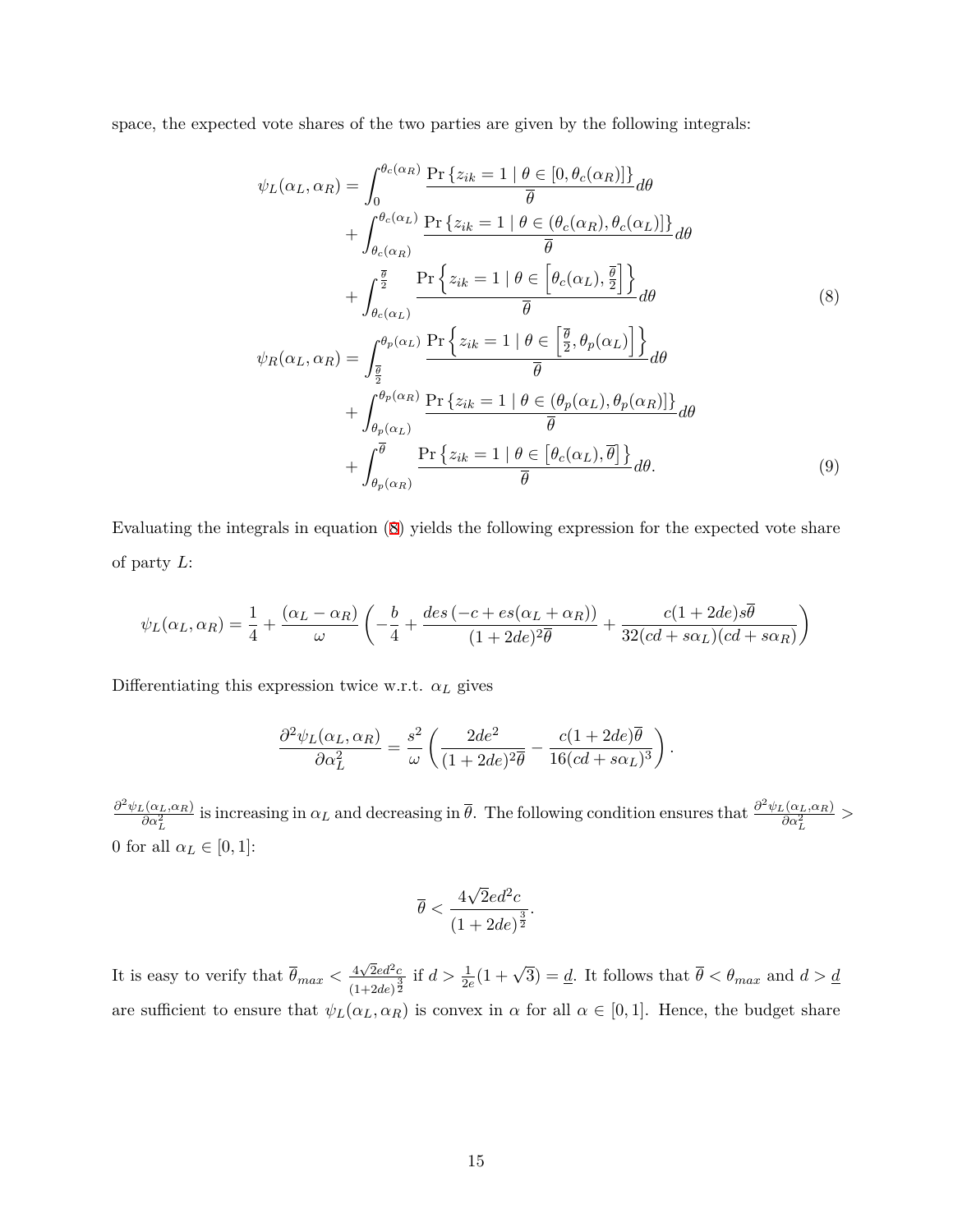*α*<sup>\*</sup><sub>*L*</sub></sub> that maximizes  $ψ$ <sub>*L*</sub>( $α$ <sub>*L*</sub>*,* $α$ <sub>*R*</sub>)</sub> must lie at the corner.  $ψ$ <sub>*L*</sub>(0*,* $α$ <sub>*R*</sub>) and  $ψ$ <sub>*L*</sub>(1*,* $α$ <sub>*R*</sub>) are given by

$$
\psi_L(0,\alpha_R) = \frac{1}{4} - \frac{\alpha_R}{\omega} \left( -\frac{b}{4} + \frac{des\left(-c + es\alpha_R\right)}{(1+2de)^2\overline{\theta}} + \frac{(1+2de)s\overline{\theta}}{32d(cd+so_R)} \right)
$$
  

$$
\psi_L(1,\alpha_R) = \frac{1}{4} + \frac{(1-\alpha_R)}{\omega} \left( -\frac{b}{4} + \frac{des\left(-c + es(1+\alpha_R)\right)}{(1+2de)^2\overline{\theta}} + \frac{c(1+2de)s\overline{\theta}}{32(cd+s)(cd+so_R)} \right).
$$

 $\psi_L(1, \alpha_R) \geq \psi_L(0, \alpha_R)$  as long as  $b \leq \overline{b}_L$ , which establishes the result for party *L*.

Evaluating the integrals in equation ([9](#page-14-1)) yields the following expression for the expected vote share of party *R*:

$$
\psi_R(\alpha_L, \alpha_R) = \frac{1}{4} + \frac{(\alpha_L - \alpha_R)}{\omega} \left( \frac{b}{4} + \frac{c(1 + 2de)s\overline{\theta}}{32(cd + s\alpha_L)(cd + s\alpha_R)} - \frac{cs}{2\overline{\theta}(1 + 2de)} \right).
$$

The second derivative of  $\psi_R(\alpha_L, \alpha_R)$  w.r.t.  $\alpha_R$  is given by

$$
\frac{\partial^2 \psi_R(\alpha_L, \alpha_R)}{\partial \alpha_R^2} = \frac{\overline{\theta} s^2 c (1 + 2ed)}{16 \omega (cd + \alpha_R s)^3}.
$$

 $\text{Clearly, } \frac{\partial^2 \psi_R(\alpha_L, \alpha_R)}{\partial \alpha^2}$  $\frac{\partial^2 (a_L, a_R)}{\partial a_R^2} > 0$  which proves that  $\psi_R(\alpha_L, \alpha_R)$  is convex in  $\alpha_R$ . Hence, the budget share  $\alpha_R^*$  that maximizes  $\psi_R(\alpha_L, \alpha_R)$  must lie at the corner.  $\psi_R(\alpha_L, 0)$  and  $\psi_R(\alpha_L, 1)$  are given by

$$
\psi_R(\alpha_L, 0) = \frac{1}{4} + \frac{\alpha_L}{\omega} \left( \frac{b}{4} + \frac{(1 + 2de)s\overline{\theta}}{32d(cd + s\alpha_L)} - \frac{cs}{2\overline{\theta}(1 + 2de)} \right)
$$
  

$$
\psi_R(\alpha_L, 1) = \frac{1}{4} + \frac{(\alpha_L - 1)}{\omega} \left( \frac{b}{4} + \frac{c(1 + 2de)s\overline{\theta}}{32(cd + s)(cd + s\alpha_L)} - \frac{cs}{2\overline{\theta}(1 + 2de)} \right).
$$

It is straightforward to verify that  $\psi_R(\alpha_L, 1) \geq \psi_R(\alpha_L, 0)$  as long as  $b \leq \overline{b}_R$ , which establishes the result for party *R*.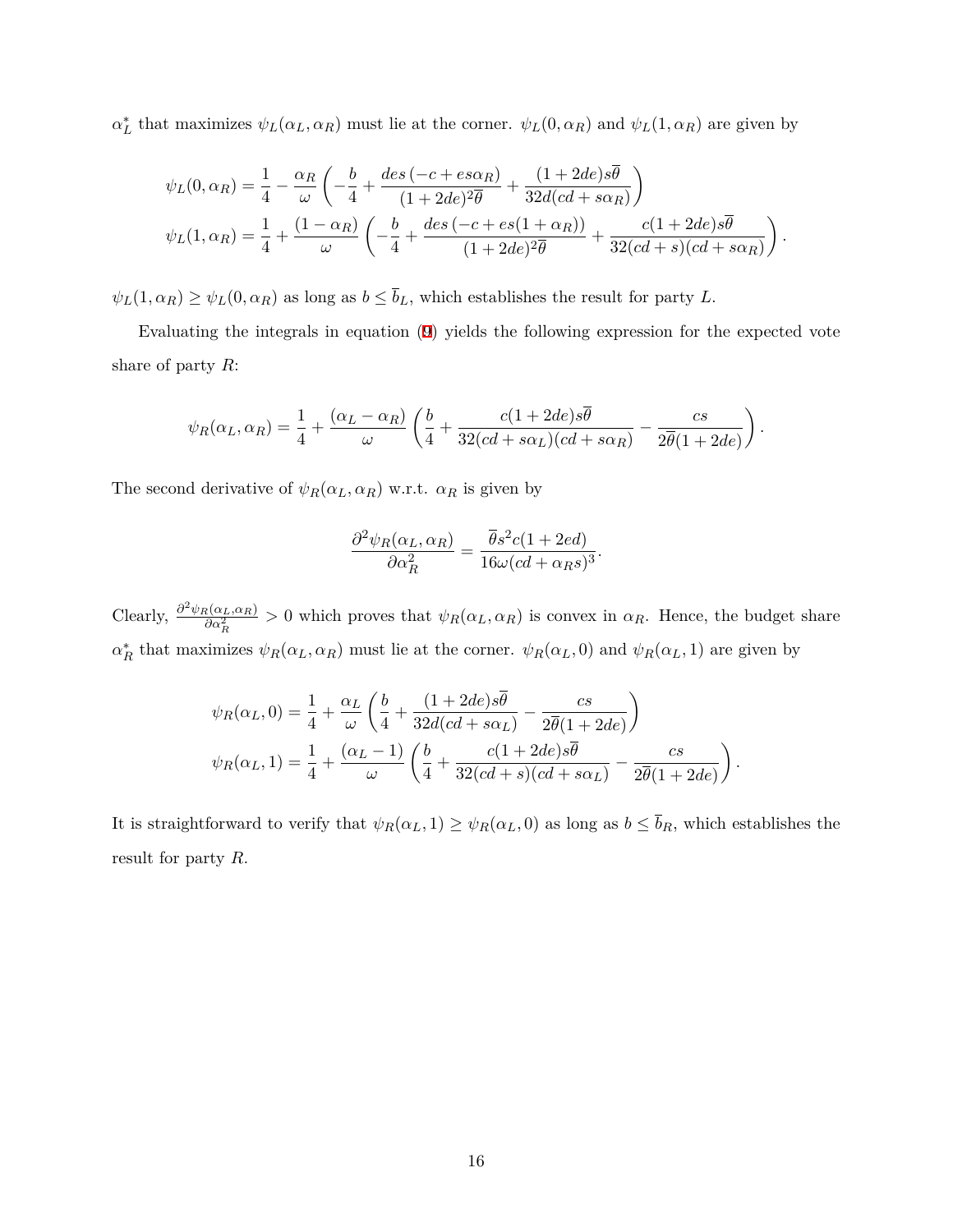### <span id="page-16-0"></span>**B Additional Information**

#### <span id="page-16-1"></span>**B.1 Details on Figure [2](#page-13-0)**

*Median household income.* Calculations are based on small area level (SAL) data from the 2011 census. The census provides data on the number of households within income categories. Median income per small area was calculated as the midpoint of the median category in that area. Small areas are not nested within police precincts. A mapping from police precincts to small areas has been obtained from *OpenUpSA*. [1](#page-16-2) The median income per police precinct has been calculated as the weighted average of the small area level income data, where the weights are the share of the precinct's area that belongs to a given small area. The dataset contains close to the universe of police stations (1,140 out of 1,146). Data on the number of officer posts is available for 1,135 of these stations (see below). Outlying observations in the extremely long tail of the income distribution have been removed by top-coding incomes at the 97.5th percentile of the income distribution across these 1,135 police stations. Figure [A.2](#page-18-1) shows the same plot without top-coding of the income data.

*Private security ownership and demand for law enforcement spending.* Data stem from the 2016/2017 round of the nationally representative Victims of Crime Survey by StatsSA  $(N = 21,095)$ . The *P SU* number contained in the survey data was used to merge respondents to small areas. A mapping from small areas to police precincts has been obtained from *OpenUpSA*. [2](#page-16-3) The mapping indicates which percentage of a given small area falls into which police precinct. Respondents were matched to the precinct that makes up the largest share of the respondent's small area. 221 out of 21*,* 095 of respondents could not be matched and are excluded from the analysis. In total, at least one respondent has been interviewed in 845 of the police stations. On average, 25 respondents were interviewed in a given station. Of course, the survey was not designed to be representative on the police station level. Hence, results should only be seen as suggestive. The leftmost panel of Figure [2](#page-13-0) is based on the following survey question:

- *•* Have you taken any of the following measures to protect yourself against crime and violence?
	- **–** Physical protection measures of home (e.g. burglar doors),

<span id="page-16-3"></span><span id="page-16-2"></span><sup>&</sup>lt;sup>1</sup>See <https://data.openup.org.za/is/dataset/precinct-to-small-area-weights-xrci-yc4x>, accessed 11/30/2021.<br><sup>2</sup>See https://data.openup.org.za/it/dataset/small-area-to-police-precinct-weights-aurg-34mw, ac

<sup>2</sup>See [https://data.openup.org.za/it/dataset/small-area-to-police-precinct-weights-aurg-34mw,](https://data.openup.org.za/it/dataset/small-area-to-police-precinct-weights-aurg-34mw) accessed 11/30/2021.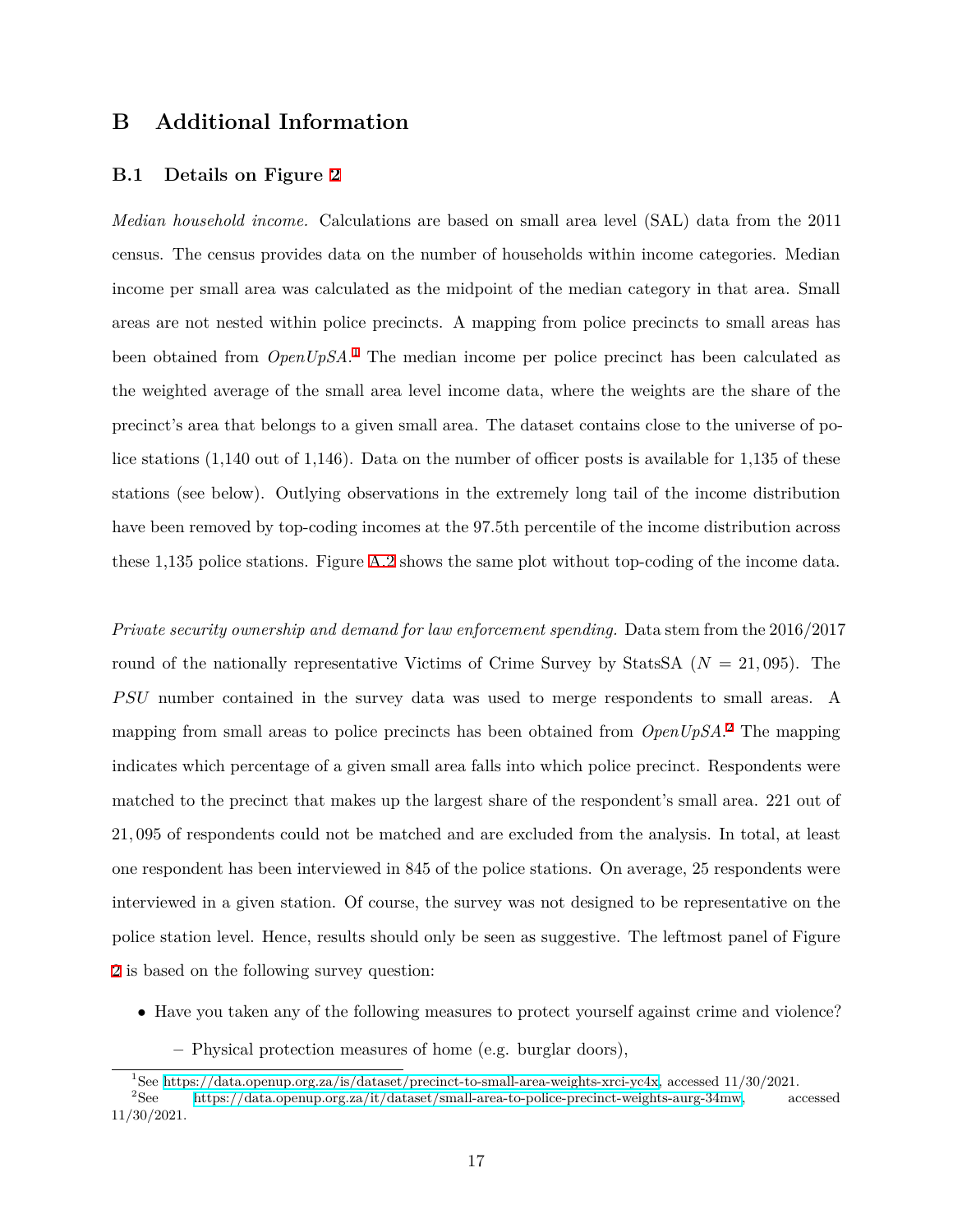- **–** Physical protection measures of vehicles (e.g. alarm),
- **–** Carrying of weapons (e.g. gun),
- **–** Private security (e.g. paid armed response),
- **–** Self-help groups (e.g. self-defense classes),
- **–** Other

The figure plots the share of respondents per police station who chose "Private security (e.g. paid armed response)," which corresponds most closely to the concept of private security considered in this paper. The middle panel of the figure is based on the following survey question:

- If you could tell the government what to spend money on in order to reduce crime, which ONE of the following would you select?
	- **–** Law enforcement (e.g. more police),
	- **–** The Judiciary/Courts (e.g. harsher penalties for offenders),
	- **–** Social development (e.g. advocacy),
	- **–** Economic development (e.g. job creation)

The figure plots the share of respondents per police station who chose either "Law enforcement (e.g. more police)" or " The Judiciary/Courts (e.g. harsher penalties for offenders)."

*Police personnel.* Data on the number of police officer posts ("fixed establishments") that have been granted to police stations in 2015/2016 have been obtained from the Social Justice Coalition ([https://sjc.org.za/\)](https://sjc.org.za/), a South African activist group. Fixed establishments are not necessarily reflective of the number of officers actually hired, but of the number of funded positions available. The data set contains information for 1*,* 135 police stations. The number of posts in each station has been divided by an estimate of the population in each police precinct. Population data have been provided by the Social Justice Coalition but are also based on the 2011 Census. A log transformation has been applied to the data in order to improve presentation.

The line in the plot represents the *gam* smoother as implemented in the R package *ggplot2* and the grey shade represents associated confidence intervals.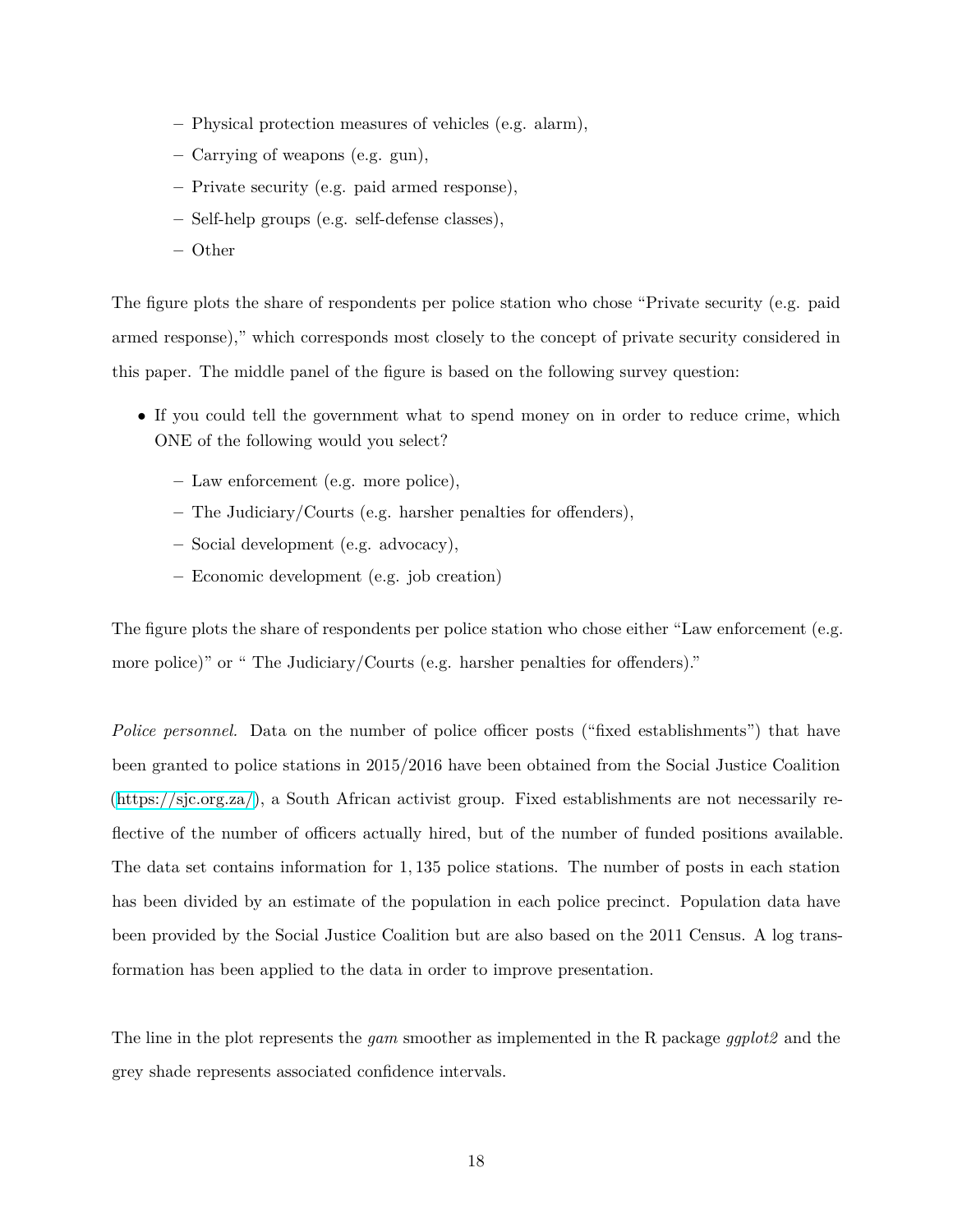<span id="page-18-1"></span>

Figure A.2: Private security, demand for law enforcement and police personnel across police stations in South Africa – without top-coding of income

#### <span id="page-18-0"></span>**B.2 Details on data from American Housing Survey**

The wording of the two survey questions that the main text refers to is as follows:

- Is your community surrounded by walls or fences preventing access by persons other than residents?
- Does access to your community require a special entry system such as entry codes, key cards, or security guard approval?

2009 is the most recent year for which responses to these questions are publicly available. Observations have been weighted using the provided survey weights. The income difference is less stark among renters:  $43,117$  USD ( $N = 1,397$ ) among households with and  $38,170$  USD ( $N = 12,647$ ) among households without fences or access control. The presence of gating and access control among renters is less likely to capture the kind of private enclaves that debates about the privatization of security focus on ([Blakely and Snyder,](#page-19-2) [1997](#page-19-2)).